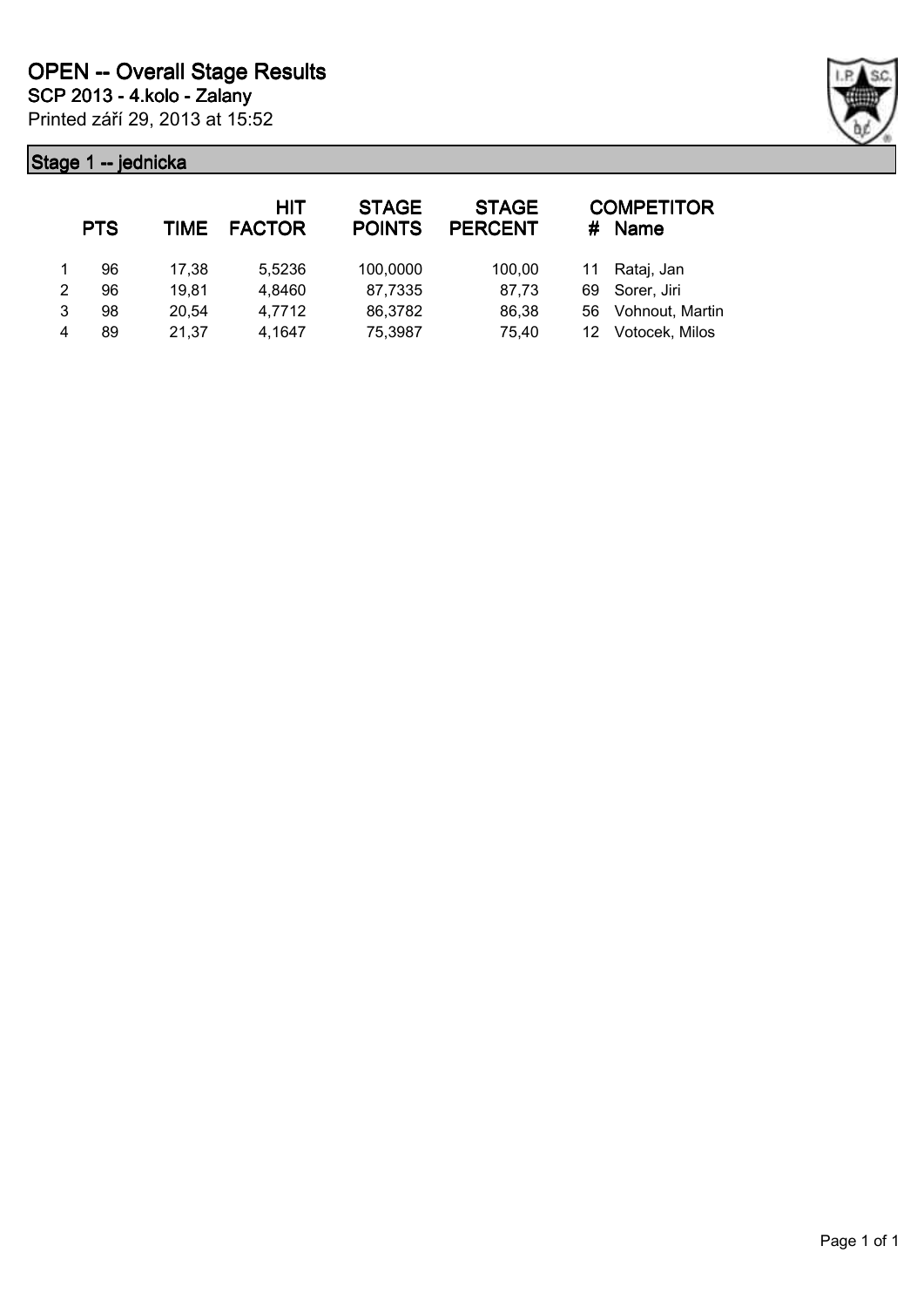Printed září 29, 2013 at 15:52



|                         | <b>PTS</b> | <b>TIME</b> | <b>HIT</b><br><b>FACTOR</b> | <b>STAGE</b><br><b>POINTS</b> | <b>STAGE</b><br><b>PERCENT</b> | #              | <b>COMPETITOR</b><br>Name |
|-------------------------|------------|-------------|-----------------------------|-------------------------------|--------------------------------|----------------|---------------------------|
| $\mathbf 1$             | 100        | 16,13       | 6,1996                      | 100,0000                      | 100,00                         | 24             | Dvorak, Petr              |
| $\overline{\mathbf{c}}$ | 90         | 14,86       | 6,0565                      | 97,6918                       | 97,69                          | 57             | Liehne, Jan               |
| 3                       | 92         | 16,14       | 5,7001                      | 91,9430                       | 91,94                          | 6              | Hotra, Tomas              |
| 4                       | 90         | 16,06       | 5,6040                      | 90,3923                       | 90,39                          | 50             | Kolar, Milan              |
| 5                       | 94         | 17,55       | 5,3561                      | 86,3943                       | 86,39                          | 25             | Macoun, Karel             |
| 6                       | 94         | 17,86       | 5,2632                      | 84,8947                       | 84,89                          | 48             | Koblasa, Bohumil          |
| $\overline{7}$          | 92         | 17,97       | 5,1196                      | 82,5799                       | 82,58                          | 21             | Zeman, Marcel             |
| 8                       | 93         | 18,42       | 5,0489                      | 81,4381                       | 81,44                          | 20             | Holub, Vlastimil          |
| $\boldsymbol{9}$        | 88         | 17,83       | 4,9355                      | 79,6096                       | 79,61                          | 60             | Strnad, Ivo               |
| 10                      | 89         | 18,20       | 4,8901                      | 78,8775                       | 78,88                          | 42             | Benes, Stanislav          |
| 11                      | 90         | 18,45       | 4,8780                      | 78,6829                       | 78,68                          | 16             | Wilk, Ivo                 |
| 12                      | 88         | 18,46       | 4,7671                      | 76,8927                       | 76,89                          | 52             | Paul, Petr                |
| 13                      | 96         | 20,57       | 4,6670                      | 75,2786                       | 75,28                          | 29             | Rosenberg, Tomas          |
| 14                      | 98         | 21,05       | 4,6556                      | 75,0945                       | 75,09                          | 19             | Hezky, Vitezslav          |
| 15                      | 94         | 20,39       | 4,6101                      | 74,3610                       | 74,36                          | 26             | Svoboda, Pavel            |
| 16                      | 98         | 21,32       | 4,5966                      | 74,1435                       | 74,14                          | 22             | Volesak, Jan              |
| 17                      | 88         | 19,52       | 4,5082                      | 72,7172                       | 72,72                          | 17             | Kopriva, Martin           |
| 18                      | 92         | 20,44       | 4,5010                      | 72,6008                       | 72,60                          | 3              | Kohn, Miroslav            |
| 19                      | 85         | 19,23       | 4,4202                      | 71,2975                       | 71,30                          | 28             | Cerny, Vaclav             |
| 20                      | 96         | 21,97       | 4,3696                      | 70,4816                       | 70,48                          | 61             | Stahl, Robert             |
| 21                      | 86         | 20,60       | 4,1748                      | 67,3388                       | 67,34                          | 35             | Batek, Jaroslav           |
| 22                      | 94         | 23,05       | 4,0781                      | 65,7796                       | 65,78                          | 53             | Elisak, Milan             |
| 23                      | 88         | 21,81       | 4,0348                      | 65,0821                       | 65,08                          | 36             | Frinta, Petr              |
| 24                      | 88         | 21,93       | 4,0128                      | 64,7259                       | 64,73                          | 18             | Weingartner, Tomas        |
| 25                      | 82         | 20,66       | 3,9690                      | 64,0203                       | 64,02                          | 43             | Zakostelecky, Frantisek   |
| 26                      | 77         | 23,10       | 3,3333                      | 53,7667                       | 53,77                          | 23             | Kraupner, Petr            |
| 27                      | 78         | 24,74       | 3,1528                      | 50,8545                       | 50,85                          | 44             | Vltavsky, Miroslav        |
| 28                      | 93         | 30,36       | 3,0632                      | 49,4101                       | 49,41                          | 27             | Simek, Frantisek          |
| 29                      | 95         | 31,60       | 3,0063                      | 48,4921                       | 48,49                          | 58             | Liehne, Trener            |
| 30                      | 67         | 23,83       | 2,8116                      | 45,3508                       | 45,35                          | 8              | Synek, Petr               |
| 31                      | 86         | 30,66       | 2,8050                      | 45,2440                       | 45,24                          | 55             | Kupcik, Pavel             |
| 32                      | 52         | 21,28       | 2,4436                      | 39,4154                       | 39,42                          | $\overline{2}$ | Janouch, Pavel            |
| 33                      | 29         | 21,30       | 1,3615                      | 21,9610                       | 21,96                          | 5              | Horky, Tomas              |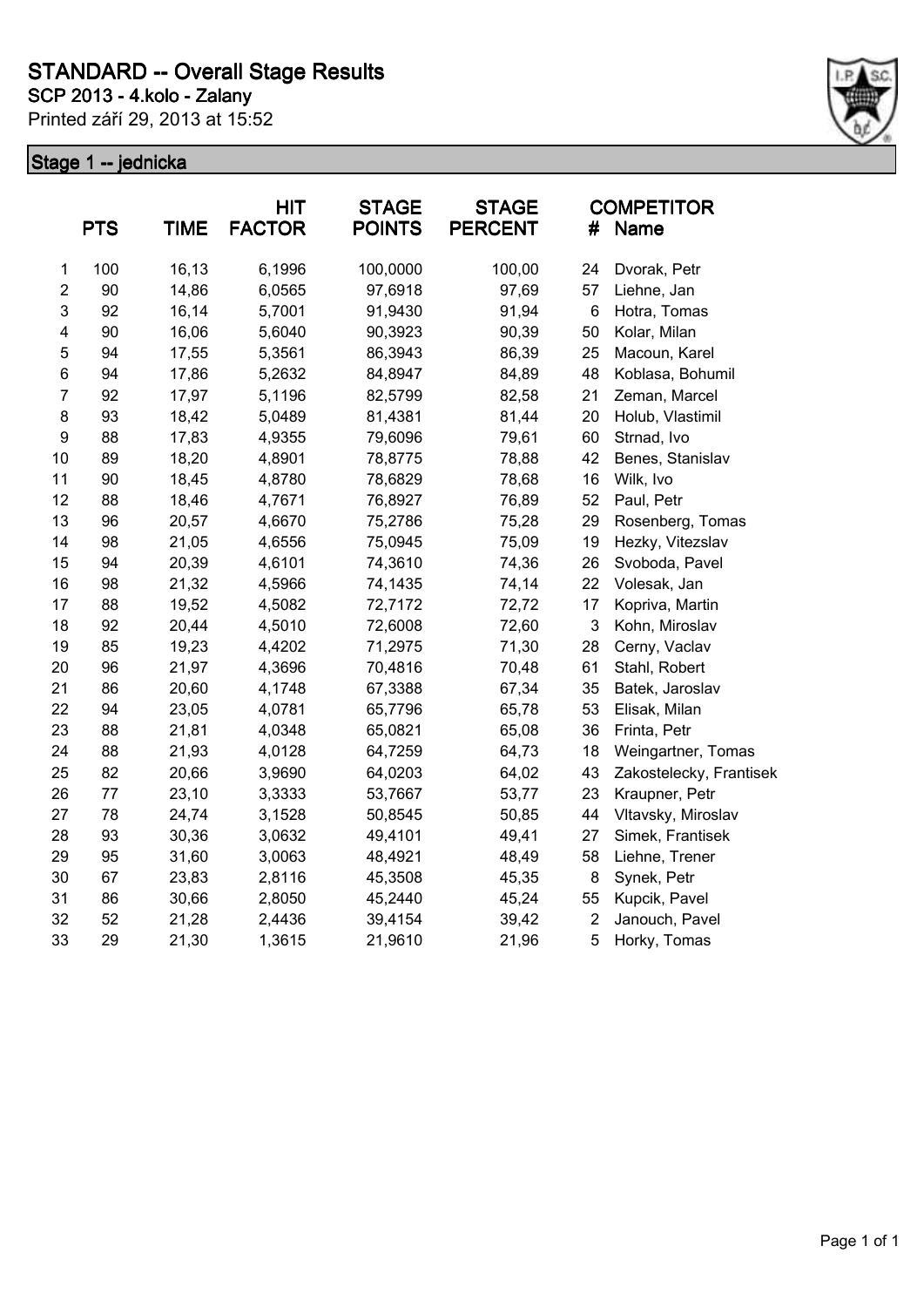**SCP 2013 - 4.kolo - Zalany**

Printed září 29, 2013 at 15:52



|                | <b>PTS</b> | <b>TIME</b> | <b>HIT</b><br><b>FACTOR</b> | <b>STAGE</b><br><b>POINTS</b> | <b>STAGE</b><br><b>PERCENT</b> | #              | <b>COMPETITOR</b><br>Name |
|----------------|------------|-------------|-----------------------------|-------------------------------|--------------------------------|----------------|---------------------------|
| 1              | 94         | 13,82       | 6,8017                      | 100,0000                      | 100,00                         | 59             | Liehne, Zdenek            |
| $\overline{2}$ | 98         | 14,51       | 6,7540                      | 99,2976                       | 99,30                          | 54             | Zapletal, Miroslav        |
| 3              | 98         | 14,80       | 6,6216                      | 97,3519                       | 97,35                          | 40             | Marx, Jakub               |
| 4              | 92         | 16,36       | 5,6235                      | 82,6770                       | 82,68                          | 30             | Koucky, Vladimir          |
| 5              | 80         | 16,21       | 4,9352                      | 72,5583                       | 72,56                          | 4              | Hakala, Jiri              |
| 6              | 84         | 18,07       | 4,6486                      | 68,3441                       | 68,34                          | 39             | Feix, Radim               |
| $\overline{7}$ | 82         | 17,71       | 4,6302                      | 68,0731                       | 68,07                          | 62             | Manolevski, Michael       |
| 8              | 77         | 16,71       | 4,6080                      | 67,7477                       | 67,75                          | 33             | Maska, Richard            |
| 9              | 90         | 19,76       | 4,5547                      | 66,9631                       | 66,96                          | 32             | Blaha, Petr               |
| 10             | 94         | 20,66       | 4,5499                      | 66,8925                       | 66,89                          | 45             | Chrastny, Martin          |
| 11             | 79         | 17,43       | 4,5324                      | 66,6361                       | 66,64                          | 34             | Bindik, Frantisek         |
| 12             | 90         | 20,38       | 4,4161                      | 64,9260                       | 64,93                          | 46             | Kysela, Milos             |
| 13             | 79         | 17,96       | 4,3987                      | 64,6697                       | 64,67                          | 63             | Sedy, Roman               |
| 14             | 94         | 21,69       | 4,3338                      | 63,7160                       | 63,72                          | 31             | Bahensky, Michael         |
| 15             | 96         | 22,74       | 4,2216                      | 62,0670                       | 62,07                          | 64             | Stysova, Aneta            |
| 16             | 90         | 21,38       | 4,2095                      | 61,8892                       | 61,89                          | 13             | Horky, Pavel              |
| 17             | 98         | 23,43       | 4,1827                      | 61,4942                       | 61,49                          | 67             | Körner, Stanislav         |
| 18             | 77         | 18,66       | 4,1265                      | 60,6679                       | 60,67                          | 65             | Jires, Pavel              |
| 19             | 69         | 17,15       | 4,0233                      | 59,1514                       | 59,15                          | 71             | Sykora, Petr              |
| 20             | 98         | 24,85       | 3,9437                      | 57,9802                       | 57,98                          | 10             | Doubrava, Jan             |
| 21             | 96         | 25,01       | 3,8385                      | 56,4336                       | 56,43                          | $\overline{7}$ | Valasik, Petr             |
| 22             | 88         | 25,35       | 3,4714                      | 51,0370                       | 51,04                          | 15             | Soucek, Jan               |
| 23             | 86         | 24,87       | 3,4580                      | 50,8397                       | 50,84                          | 66             | Jires, Jakub              |
| 24             | 63         | 21,61       | 2,9153                      | 42,8614                       | 42,86                          | 51             | Svoboda, Petr             |
| 25             | 56         | 22,61       | 2,4768                      | 36,4139                       | 36,41                          | 37             | Censky, Tomas             |
| 26             | 52         | 24,33       | 2,1373                      | 31,4226                       | 31,42                          | 38             | Stastny, Petr             |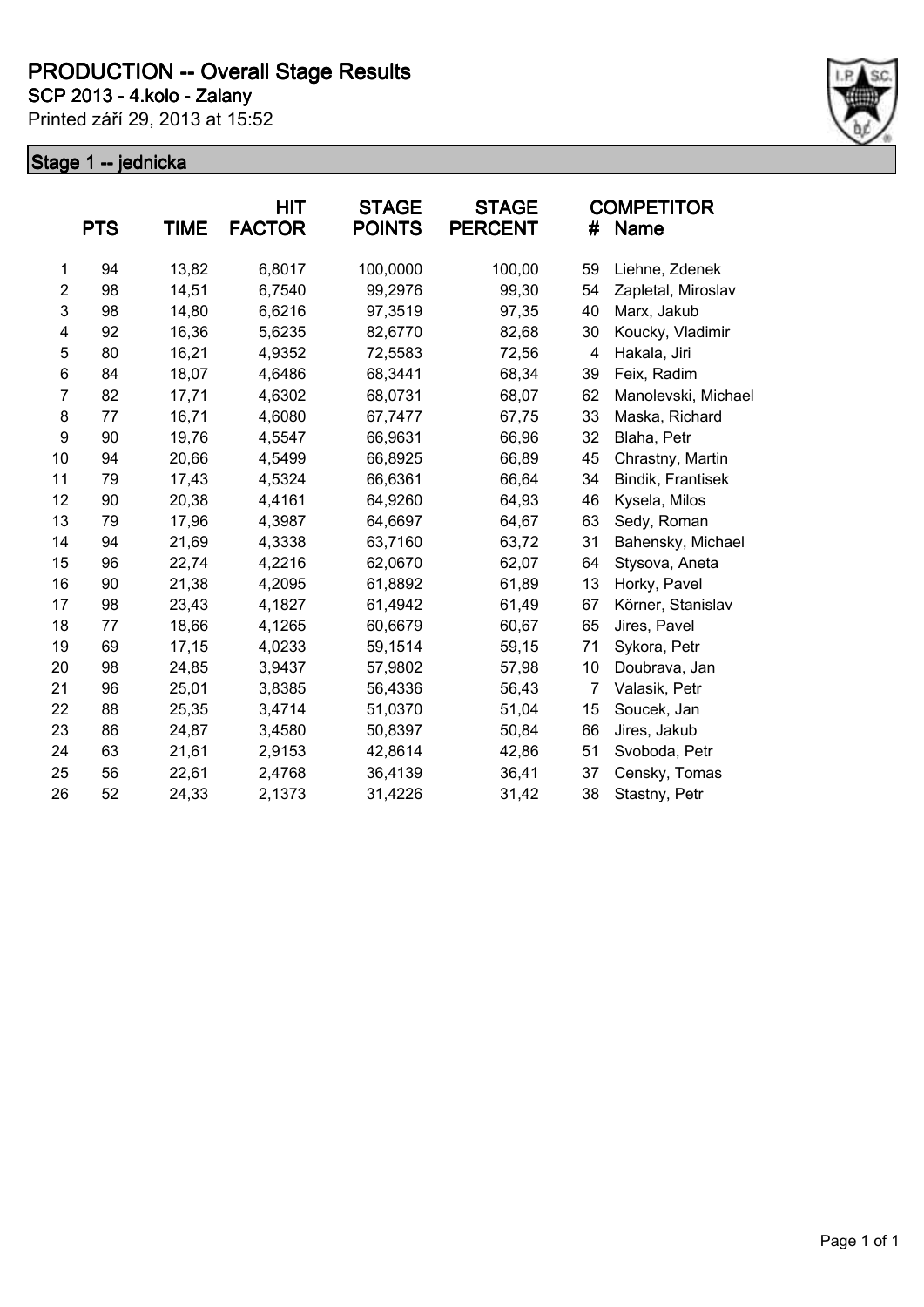

|   | <b>PTS</b> | TIME  | <b>HIT</b><br><b>FACTOR</b> | <b>STAGE</b><br><b>POINTS</b> | <b>STAGE</b><br><b>PERCENT</b> | #  | <b>COMPETITOR</b><br><b>Name</b> |
|---|------------|-------|-----------------------------|-------------------------------|--------------------------------|----|----------------------------------|
|   | 93         | 21,89 | 4,2485                      | 100,0000                      | 100,00                         | 14 | Rossl, Karel                     |
| 2 | 90         | 21,95 | 4,1002                      | 96,5097                       | 96,51                          | 47 | Safranek, Lumir                  |
| 3 | 95         | 24,49 | 3,8791                      | 91,3056                       | 91,31                          |    | Barta, Ondrej                    |
| 4 | 97         | 25,18 | 3,8523                      | 90,6732                       | 90,67                          | 70 | Prepletany, Jan                  |
| 5 | 96         | 27,87 | 3,4446                      | 81,0769                       | 81,08                          | 49 | Potuckova, Ludmila               |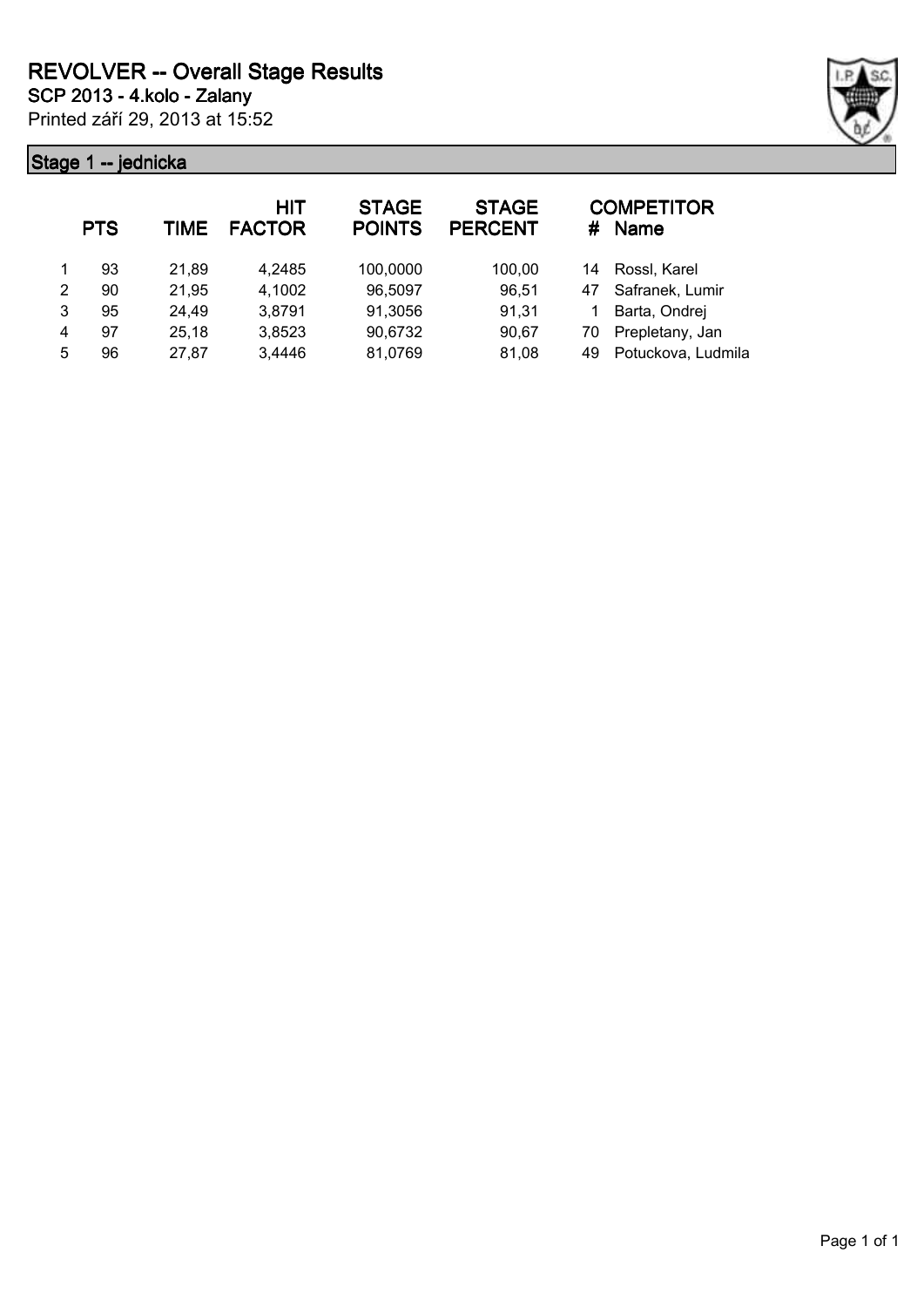

|   | <b>PTS</b> | TIME  | <b>HIT</b><br><b>FACTOR</b> | <b>STAGE</b><br><b>POINTS</b> | <b>STAGE</b><br><b>PERCENT</b> | #  | <b>COMPETITOR</b><br><b>Name</b> |
|---|------------|-------|-----------------------------|-------------------------------|--------------------------------|----|----------------------------------|
|   | 45         | 10,76 | 4,1822                      | 45,0000                       | 100,00                         | 69 | Sorer, Jiri                      |
| 2 | 45         | 11.41 | 3,9439                      | 42,4365                       | 94,30                          | 56 | Vohnout, Martin                  |
| 3 | 45         | 12,62 | 3,5658                      | 38,3677                       | 85,26                          | 12 | Votocek, Milos                   |
| 4 | 45         | 13.04 | 3,4509                      | 37,1319                       | 82,52                          | 11 | Rataj, Jan                       |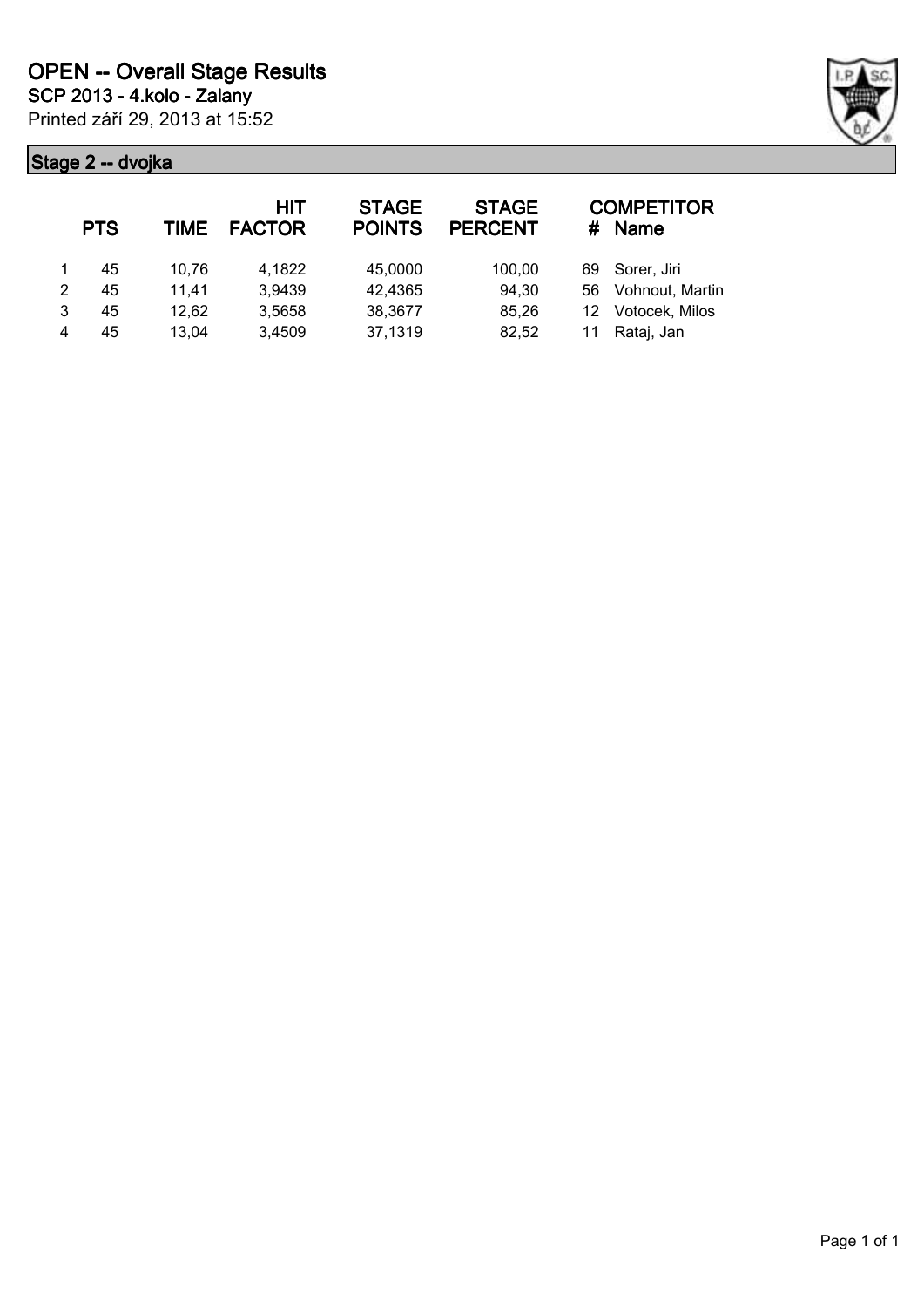Printed září 29, 2013 at 15:52



|                  | <b>PTS</b> | <b>TIME</b> | <b>HIT</b><br><b>FACTOR</b> | <b>STAGE</b><br><b>POINTS</b> | <b>STAGE</b><br><b>PERCENT</b> | #                         | <b>COMPETITOR</b><br><b>Name</b> |
|------------------|------------|-------------|-----------------------------|-------------------------------|--------------------------------|---------------------------|----------------------------------|
| $\mathbf 1$      | 45         | 9,46        | 4,7569                      | 45,0000                       | 100,00                         | 57                        | Liehne, Jan                      |
| $\overline{2}$   | 45         | 10,15       | 4,4335                      | 41,9409                       | 93,20                          | 25                        | Macoun, Karel                    |
| 3                | 45         | 10,58       | 4,2533                      | 40,2363                       | 89,41                          | 52                        | Paul, Petr                       |
| 4                | 45         | 10,66       | 4,2214                      | 39,9343                       | 88,74                          | 24                        | Dvorak, Petr                     |
| 5                | 45         | 10,69       | 4,2095                      | 39,8223                       | 88,49                          | 16                        | Wilk, Ivo                        |
| 6                | 45         | 10,83       | 4,1551                      | 39,3075                       | 87,35                          | 6                         | Hotra, Tomas                     |
| $\overline{7}$   | 45         | 11,40       | 3,9474                      | 37,3421                       | 82,98                          | 20                        | Holub, Vlastimil                 |
| 8                | 45         | 11,41       | 3,9439                      | 37,3094                       | 82,91                          | 17                        | Kopriva, Martin                  |
| $\boldsymbol{9}$ | 45         | 11,91       | 3,7783                      | 35,7431                       | 79,43                          | 29                        | Rosenberg, Tomas                 |
| 10               | 45         | 12,20       | 3,6885                      | 34,8934                       | 77,54                          | 21                        | Zeman, Marcel                    |
| 11               | 45         | 12,28       | 3,6645                      | 34,6661                       | 77,04                          | 22                        | Volesak, Jan                     |
| 12               | 45         | 12,40       | 3,6290                      | 34,3306                       | 76,29                          | 50                        | Kolar, Milan                     |
| 13               | 45         | 12,52       | 3,5942                      | 34,0016                       | 75,56                          | $\overline{2}$            | Janouch, Pavel                   |
| 14               | 45         | 12,57       | 3,5800                      | 33,8663                       | 75,26                          | 19                        | Hezky, Vitezslav                 |
| 15               | 45         | 12,86       | 3,4992                      | 33,1026                       | 73,56                          | $\ensuremath{\mathsf{3}}$ | Kohn, Miroslav                   |
| 16               | 45         | 13,23       | 3,4014                      | 32,1769                       | 71,50                          | 60                        | Strnad, Ivo                      |
| 17               | 45         | 13,39       | 3,3607                      | 31,7924                       | 70,65                          | 27                        | Simek, Frantisek                 |
| 18               | 45         | 13,62       | 3,3040                      | 31,2555                       | 69,46                          | 18                        | Weingartner, Tomas               |
| 19               | 45         | 13,93       | 3,2304                      | 30,5599                       | 67,91                          | 58                        | Liehne, Trener                   |
| 20               | 45         | 13,99       | 3,2166                      | 30,4289                       | 67,62                          | 43                        | Zakostelecky, Frantisek          |
| 21               | 45         | 14,51       | 3,1013                      | 29,3384                       | 65,20                          | 36                        | Frinta, Petr                     |
| 22               | 45         | 14,75       | 3,0508                      | 28,8610                       | 64,14                          | 35                        | Batek, Jaroslav                  |
| 23               | 45         | 15,00       | 3,0000                      | 28,3800                       | 63,07                          | 28                        | Cerny, Vaclav                    |
| 24               | 45         | 15,33       | 2,9354                      | 27,7691                       | 61,71                          | 53                        | Elisak, Milan                    |
| 25               | 45         | 15,60       | 2,8846                      | 27,2885                       | 60,64                          | 44                        | Vltavsky, Miroslav               |
| 26               | 45         | 15,94       | 2,8231                      | 26,7064                       | 59,35                          | 26                        | Svoboda, Pavel                   |
| 27               | 45         | 17,00       | 2,6471                      | 25,0412                       | 55,65                          | 42                        | Benes, Stanislav                 |
| 28               | 45         | 17,58       | 2,5597                      | 24,2150                       | 53,81                          | 5                         | Horky, Tomas                     |
| 29               | 45         | 18,22       | 2,4698                      | 23,3644                       | 51,92                          | 48                        | Koblasa, Bohumil                 |
| 30               | 45         | 18,33       | 2,4550                      | 23,2242                       | 51,61                          | 23                        | Kraupner, Petr                   |
| 31               | 45         | 20,99       | 2,1439                      | 20,2811                       | 45,07                          | 8                         | Synek, Petr                      |
| 32               | 30         | 14,60       | 2,0548                      | 19,4384                       | 43,20                          | 61                        | Stahl, Robert                    |
| 33               | 45         | 33,47       | 1,3445                      | 12,7189                       | 28,26                          | 55                        | Kupcik, Pavel                    |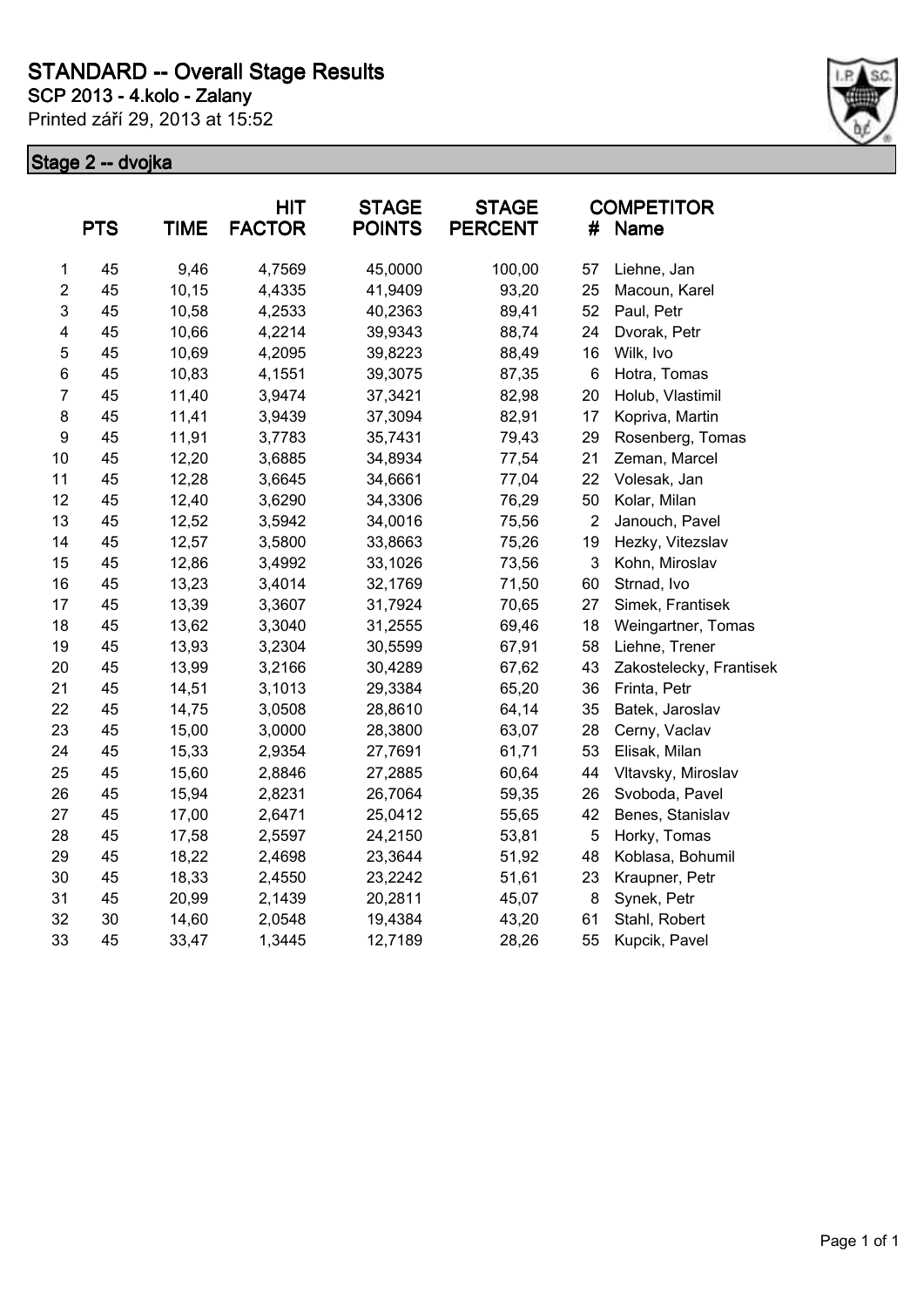**SCP 2013 - 4.kolo - Zalany**

Printed září 29, 2013 at 15:52



|                | <b>PTS</b> | <b>TIME</b> | <b>HIT</b><br><b>FACTOR</b> | <b>STAGE</b><br><b>POINTS</b> | <b>STAGE</b><br><b>PERCENT</b> | #              | <b>COMPETITOR</b><br>Name |
|----------------|------------|-------------|-----------------------------|-------------------------------|--------------------------------|----------------|---------------------------|
| 1              | 45         | 7,30        | 6,1644                      | 45,0000                       | 100,00                         | 59             | Liehne, Zdenek            |
| $\overline{c}$ | 45         | 7,83        | 5,7471                      | 41,9540                       | 93,23                          | 54             | Zapletal, Miroslav        |
| 3              | 45         | 8,69        | 5,1784                      | 37,8021                       | 84,00                          | 40             | Marx, Jakub               |
| 4              | 45         | 8,89        | 5,0619                      | 36,9516                       | 82,11                          | 32             | Blaha, Petr               |
| 5              | 45         | 9,40        | 4,7872                      | 34,9468                       | 77,66                          | 4              | Hakala, Jiri              |
| 6              | 45         | 10,58       | 4,2533                      | 31,0492                       | 69,00                          | 34             | Bindik, Frantisek         |
| 7              | 45         | 10,69       | 4,2095                      | 30,7297                       | 68,29                          | 31             | Bahensky, Michael         |
| 8              | 45         | 11,10       | 4,0541                      | 29,5946                       | 65,77                          | 39             | Feix, Radim               |
| 9              | 45         | 11,12       | 4,0468                      | 29,5414                       | 65,65                          | 71             | Sykora, Petr              |
| 10             | 45         | 11,19       | 4,0214                      | 29,3566                       | 65,24                          | 45             | Chrastny, Martin          |
| 11             | 45         | 11,67       | 3,8560                      | 28,1491                       | 62,55                          | 63             | Sedy, Roman               |
| 12             | 45         | 11,67       | 3,8560                      | 28,1491                       | 62,55                          | 10             | Doubrava, Jan             |
| 13             | 45         | 11,81       | 3,8103                      | 27,8154                       | 61,81                          | 62             | Manolevski, Michael       |
| 14             | 45         | 12,10       | 3,7190                      | 27,1488                       | 60,33                          | 33             | Maska, Richard            |
| 15             | 45         | 12,32       | 3,6526                      | 26,6640                       | 59,25                          | 30             | Koucky, Vladimir          |
| 16             | 45         | 13,28       | 3,3886                      | 24,7364                       | 54,97                          | 66             | Jires, Jakub              |
| 17             | 45         | 13,60       | 3,3088                      | 24,1544                       | 53,68                          | 65             | Jires, Pavel              |
| 18             | 45         | 13,89       | 3,2397                      | 23,6501                       | 52,56                          | $\overline{7}$ | Valasik, Petr             |
| 19             | 45         | 14,60       | 3,0822                      | 22,5000                       | 50,00                          | 46             | Kysela, Milos             |
| 20             | 45         | 14,66       | 3,0696                      | 22,4079                       | 49,80                          | 51             | Svoboda, Petr             |
| 21             | 45         | 14,92       | 3,0161                      | 22,0174                       | 48,93                          | 37             | Censky, Tomas             |
| 22             | 45         | 15,37       | 2,9278                      | 21,3728                       | 47,50                          | 64             | Stysova, Aneta            |
| 23             | 45         | 17,71       | 2,5409                      | 18,5488                       | 41,22                          | 13             | Horky, Pavel              |
| 24             | 45         | 19,28       | 2,3340                      | 17,0384                       | 37,86                          | 67             | Körner, Stanislav         |
| 25             | 45         | 19,34       | 2,3268                      | 16,9855                       | 37,75                          | 38             | Stastny, Petr             |
| 26             | 45         | 22,19       | 2,0279                      | 14,8040                       | 32,90                          | 15             | Soucek, Jan               |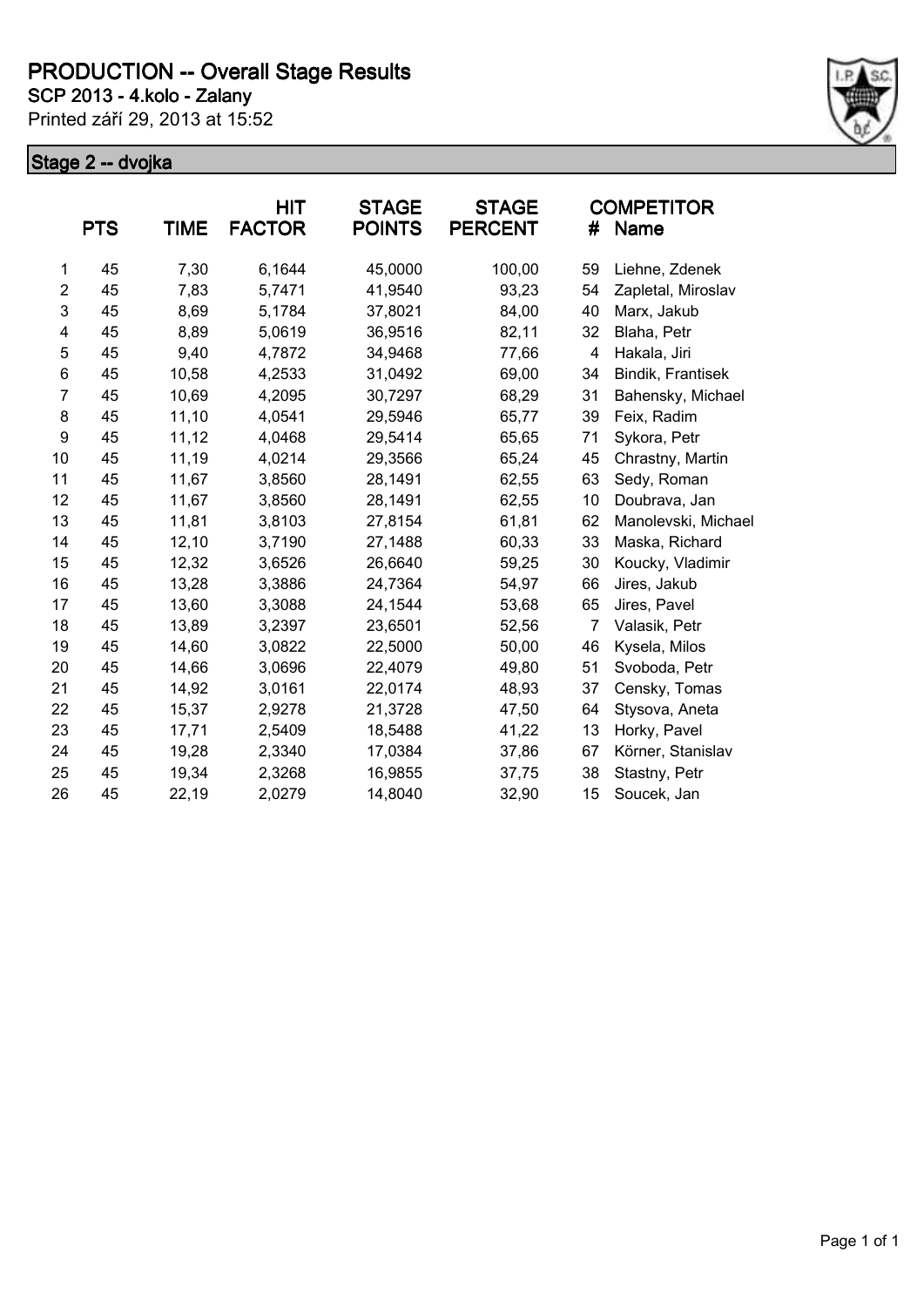

|   | <b>PTS</b> | TIME  | <b>HIT</b><br><b>FACTOR</b> | <b>STAGE</b><br><b>POINTS</b> | <b>STAGE</b><br><b>PERCENT</b> | #  | <b>COMPETITOR</b><br><b>Name</b> |
|---|------------|-------|-----------------------------|-------------------------------|--------------------------------|----|----------------------------------|
|   | 45         | 12,46 | 3,6116                      | 45,0000                       | 100,00                         | 14 | Rossl, Karel                     |
| 2 | 45         | 13,09 | 3,4377                      | 42,8342                       | 95,19                          | 47 | Safranek, Lumir                  |
| 3 | 45         | 13,49 | 3,3358                      | 41,5641                       | 92,36                          | 49 | Potuckova, Ludmila               |
| 4 | 45         | 13,85 | 3,2491                      | 40,4838                       | 89,96                          |    | Barta, Ondrej                    |
| 5 | 45         | 14,50 | 3,1034                      | 38,6690                       | 85,93                          | 70 | Prepletany, Jan                  |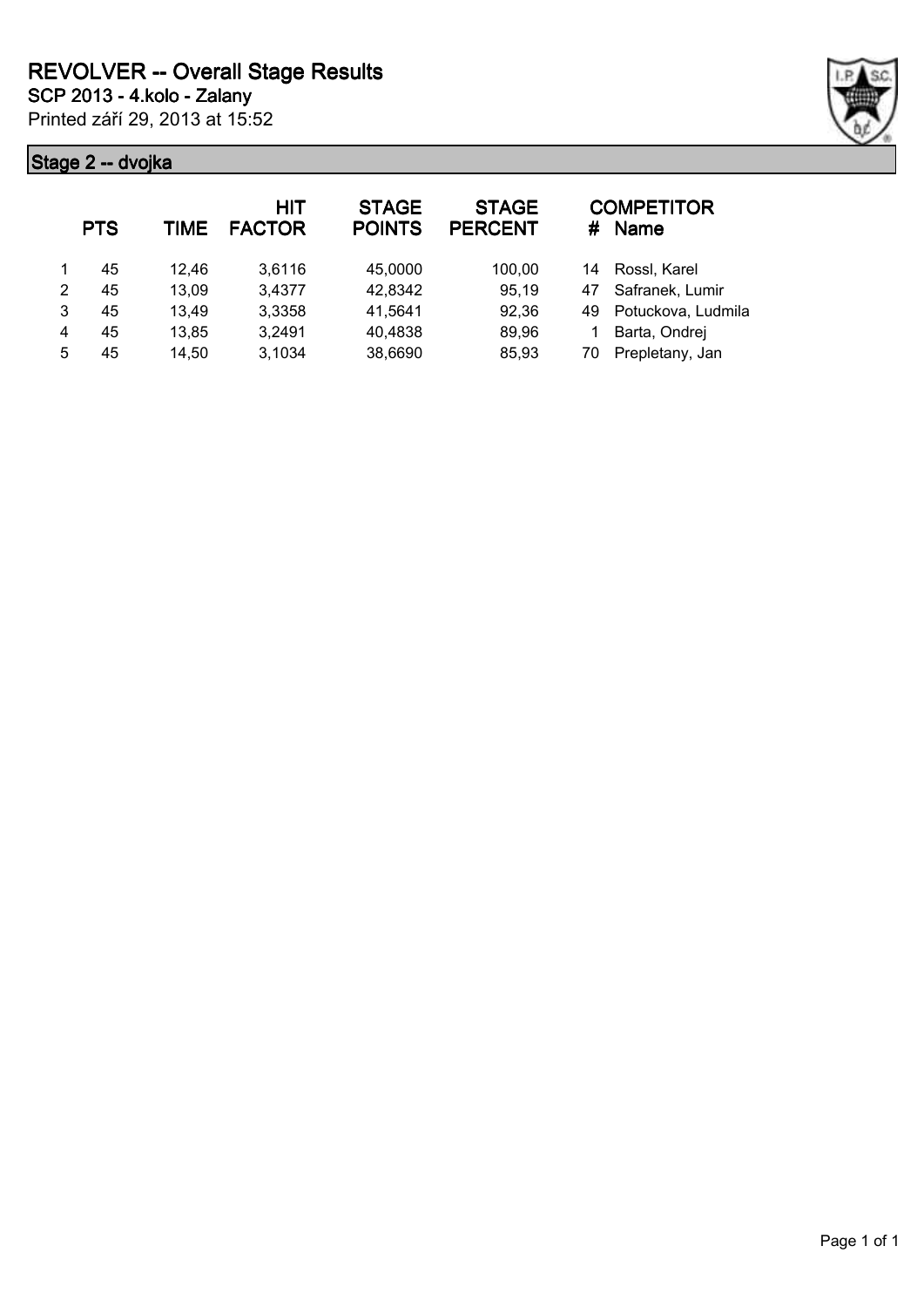

|   | <b>PTS</b> | TIME  | HIT<br><b>FACTOR</b> | <b>STAGE</b><br><b>POINTS</b> | <b>STAGE</b><br><b>PERCENT</b> | #  | <b>COMPETITOR</b><br><b>Name</b> |
|---|------------|-------|----------------------|-------------------------------|--------------------------------|----|----------------------------------|
|   | 134        | 17.96 | 7.4610               | 140,0000                      | 100,00                         | 11 | Rataj, Jan                       |
| 2 | 134        | 20,03 | 6,6900               | 125,5317                      | 89.67                          | 69 | Sorer, Jiri                      |
| 3 | 134        | 21,93 | 6,1104               | 114,6557                      | 81,90                          | 56 | Vohnout, Martin                  |
|   | 138        | 26,03 | 5,3016               | 99,4797                       | 71,06                          | 12 | Votocek, Milos                   |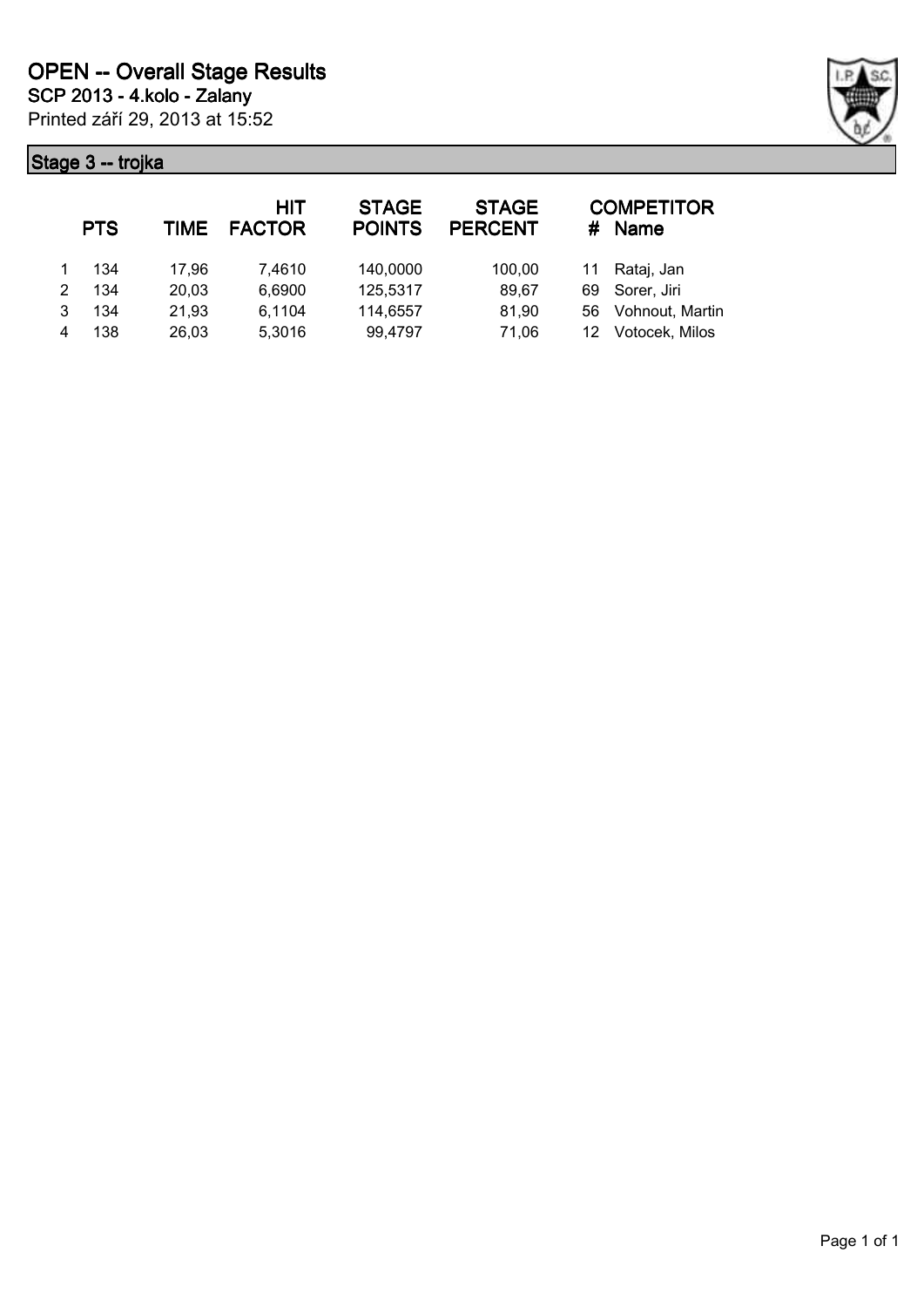Printed září 29, 2013 at 15:52



|                         | <b>PTS</b> | <b>TIME</b> | <b>HIT</b><br><b>FACTOR</b> | <b>STAGE</b><br><b>POINTS</b> | <b>STAGE</b><br><b>PERCENT</b> | #               | <b>COMPETITOR</b><br>Name |
|-------------------------|------------|-------------|-----------------------------|-------------------------------|--------------------------------|-----------------|---------------------------|
| $\mathbf 1$             | 136        | 17,00       | 8,0000                      | 140,0000                      | 100,00                         | 57              | Liehne, Jan               |
| $\overline{c}$          | 128        | 16,92       | 7,5650                      | 132,3877                      | 94,56                          | 50              | Kolar, Milan              |
| 3                       | 134        | 18,38       | 7,2905                      | 127,5843                      | 91,13                          | 25              | Macoun, Karel             |
| $\overline{\mathbf{4}}$ | 132        | 18,57       | 7,1082                      | 124,3942                      | 88,85                          | $6\phantom{1}6$ | Hotra, Tomas              |
| 5                       | 130        | 18,71       | 6,9482                      | 121,5927                      | 86,85                          | 21              | Zeman, Marcel             |
| $\,6$                   | 137        | 19,86       | 6,8983                      | 120,7200                      | 86,23                          | 24              | Dvorak, Petr              |
| $\overline{7}$          | 133        | 19,63       | 6,7753                      | 118,5685                      | 84,69                          | 48              | Koblasa, Bohumil          |
| 8                       | 135        | 19,99       | 6,7534                      | 118,1841                      | 84,42                          | 19              | Hezky, Vitezslav          |
| 9                       | 127        | 19,08       | 6,6562                      | 116,4832                      | 83,20                          | 28              | Cerny, Vaclav             |
| 10                      | 126        | 19,47       | 6,4715                      | 113,2512                      | 80,89                          | 16              | Wilk, Ivo                 |
| 11                      | 117        | 19,26       | 6,0748                      | 106,3084                      | 75,93                          | 20              | Holub, Vlastimil          |
| 12                      | 130        | 21,57       | 6,0269                      | 105,4706                      | 75,34                          | 26              | Svoboda, Pavel            |
| 13                      | 120        | 20,53       | 5,8451                      | 102,2893                      | 73,06                          | 17              | Kopriva, Martin           |
| 14                      | 122        | 21,07       | 5,7902                      | 101,3289                      | 72,38                          | 44              | Vltavsky, Miroslav        |
| 15                      | 138        | 23,86       | 5,7837                      | 101,2154                      | 72,30                          | 29              | Rosenberg, Tomas          |
| 16                      | 94         | 16,43       | 5,7212                      | 100,1217                      | 71,52                          | 42              | Benes, Stanislav          |
| 17                      | 120        | 21,03       | 5,7061                      | 99,8574                       | 71,33                          | 43              | Zakostelecky, Frantisek   |
| 18                      | 130        | 23,59       | 5,5108                      | 96,4392                       | 68,89                          | 61              | Stahl, Robert             |
| 19                      | 124        | 22,89       | 5,4172                      | 94,8012                       | 67,72                          | 22              | Volesak, Jan              |
| 20                      | 120        | 22,17       | 5,4127                      | 94,7226                       | 67,66                          | 35              | Batek, Jaroslav           |
| 21                      | 126        | 23,59       | 5,3412                      | 93,4718                       | 66,77                          | 18              | Weingartner, Tomas        |
| 22                      | 118        | 22,30       | 5,2915                      | 92,6009                       | 66,14                          | 36              | Frinta, Petr              |
| 23                      | 134        | 25,73       | 5,2079                      | 91,1387                       | 65,10                          | $\overline{2}$  | Janouch, Pavel            |
| 24                      | 120        | 24,12       | 4,9751                      | 87,0647                       | 62,19                          | 52              | Paul, Petr                |
| 25                      | 132        | 26,68       | 4,9475                      | 86,5817                       | 61,84                          | 58              | Liehne, Trener            |
| 26                      | 130        | 26,54       | 4,8983                      | 85,7197                       | 61,23                          | 23              | Kraupner, Petr            |
| 27                      | 116        | 23,94       | 4,8454                      | 84,7953                       | 60,57                          | $\mathbf 5$     | Horky, Tomas              |
| 28                      | 120        | 28,08       | 4,2735                      | 74,7863                       | 53,42                          | 55              | Kupcik, Pavel             |
| 29                      | 79         | 18,85       | 4,1910                      | 73,3422                       | 52,39                          | 27              | Simek, Frantisek          |
| 30                      | 88         | 22,73       | 3,8715                      | 67,7519                       | 48,39                          | 60              | Strnad, Ivo               |
| 31                      | 113        | 32,13       | 3,5170                      | 61,5468                       | 43,96                          | 8               | Synek, Petr               |
| 32                      | 96         | 27,45       | 3,4973                      | 61,2022                       | 43,72                          | 53              | Elisak, Milan             |
| 33                      | 118        | 54,55       | 2,1632                      | 37,8552                       | 27,04                          | 3               | Kohn, Miroslav            |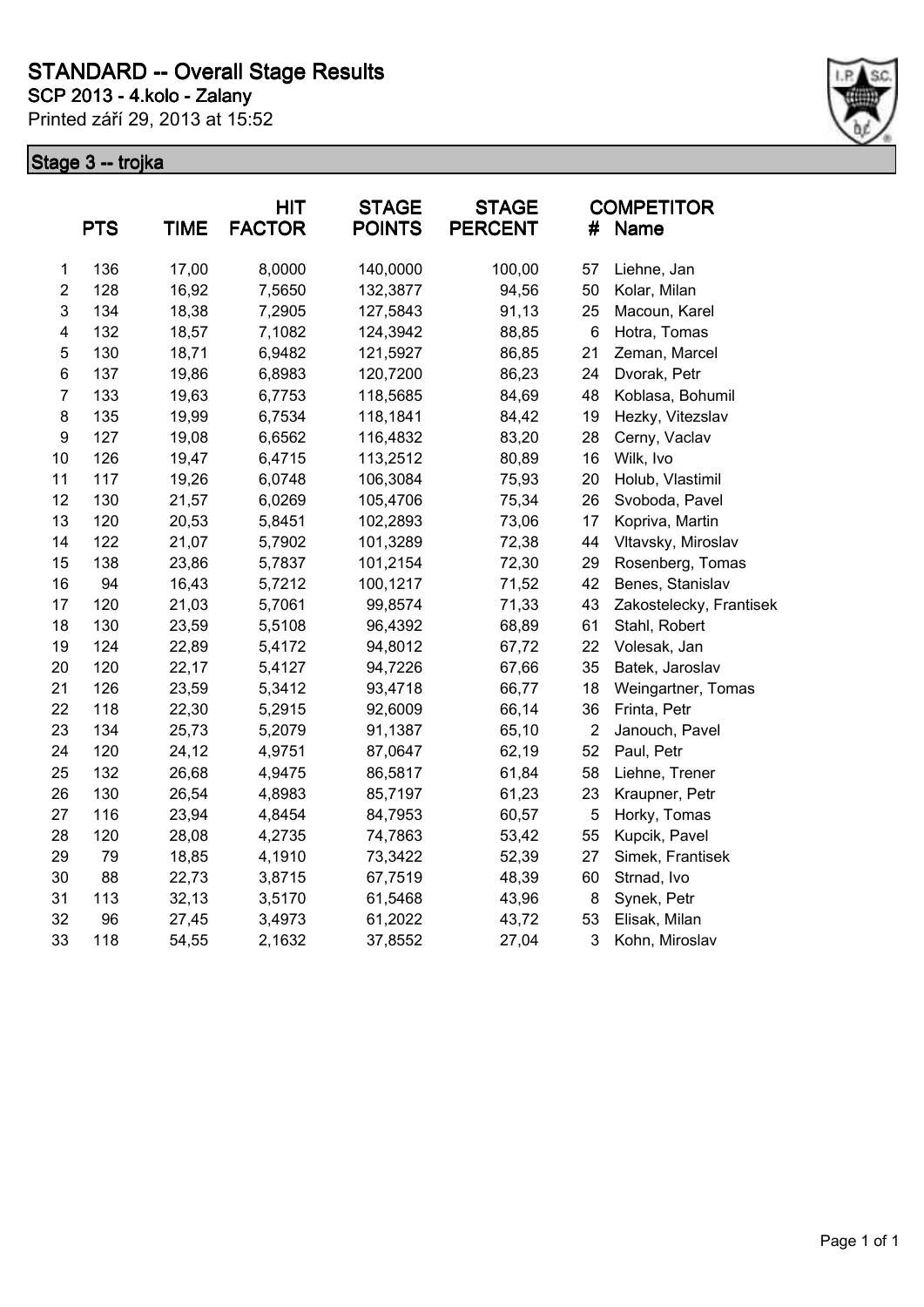**SCP 2013 - 4.kolo - Zalany**

Printed září 29, 2013 at 15:52



|                | <b>PTS</b> | <b>TIME</b> | <b>HIT</b><br><b>FACTOR</b> | <b>STAGE</b><br><b>POINTS</b> | <b>STAGE</b><br><b>PERCENT</b> | #              | <b>COMPETITOR</b><br>Name |
|----------------|------------|-------------|-----------------------------|-------------------------------|--------------------------------|----------------|---------------------------|
| 1              | 134        | 14,88       | 9,0054                      | 140,0000                      | 100,00                         | 54             | Zapletal, Miroslav        |
| $\overline{c}$ | 132        | 15,37       | 8,5882                      | 133,5138                      | 95,37                          | 59             | Liehne, Zdenek            |
| 3              | 128        | 17,30       | 7,3988                      | 115,0244                      | 82,16                          | 63             | Sedy, Roman               |
| 4              | 130        | 17,62       | 7,3780                      | 114,7001                      | 81,93                          | $\overline{4}$ | Hakala, Jiri              |
| 5              | 126        | 18,12       | 6,9536                      | 108,1032                      | 77,22                          | 33             | Maska, Richard            |
| 6              | 132        | 19,04       | 6,9328                      | 107,7788                      | 76,98                          | 71             | Sykora, Petr              |
| 7              | 128        | 19,45       | 6,5810                      | 102,3096                      | 73,08                          | 32             | Blaha, Petr               |
| 8              | 117        | 17,83       | 6,5620                      | 102,0142                      | 72,87                          | 40             | Marx, Jakub               |
| 9              | 107        | 16,77       | 6,3804                      | 99,1920                       | 70,85                          | 34             | Bindik, Frantisek         |
| 10             | 111        | 19,02       | 5,8360                      | 90,7274                       | 64,81                          | 51             | Svoboda, Petr             |
| 11             | 132        | 22,73       | 5,8073                      | 90,2819                       | 64,49                          | 38             | Stastny, Petr             |
| 12             | 124        | 21,37       | 5,8025                      | 90,2076                       | 64,43                          | 7              | Valasik, Petr             |
| 13             | 136        | 23,44       | 5,8020                      | 90,2002                       | 64,43                          | 67             | Körner, Stanislav         |
| 14             | 132        | 22,78       | 5,7946                      | 90,0837                       | 64,35                          | 13             | Horky, Pavel              |
| 15             | 122        | 21,15       | 5,7683                      | 89,6759                       | 64,05                          | 39             | Feix, Radim               |
| 16             | 124        | 22,15       | 5,5982                      | 87,0310                       | 62,17                          | 66             | Jires, Jakub              |
| 17             | 119        | 21,30       | 5,5869                      | 86,8547                       | 62,04                          | 45             | Chrastny, Martin          |
| 18             | 109        | 19,76       | 5,5162                      | 85,7562                       | 61,25                          | 62             | Manolevski, Michael       |
| 19             | 117        | 22,21       | 5,2679                      | 81,8961                       | 58,50                          | 65             | Jires, Pavel              |
| 20             | 97         | 18,94       | 5,1214                      | 79,6192                       | 56,87                          | 30             | Koucky, Vladimir          |
| 21             | 103        | 20,88       | 4,9330                      | 76,6890                       | 54,78                          | 46             | Kysela, Milos             |
| 22             | 112        | 23,17       | 4,8338                      | 75,1481                       | 53,68                          | 10             | Doubrava, Jan             |
| 23             | 128        | 26,94       | 4,7513                      | 73,8650                       | 52,76                          | 64             | Stysova, Aneta            |
| 24             | 124        | 26,61       | 4,6599                      | 72,4441                       | 51,75                          | 15             | Soucek, Jan               |
| 25             | 100        | 23,97       | 4,1719                      | 64,8572                       | 46,33                          | 31             | Bahensky, Michael         |
| 26             | 70         | 28,78       | 2,4322                      | 37,8123                       | 27,01                          | 37             | Censky, Tomas             |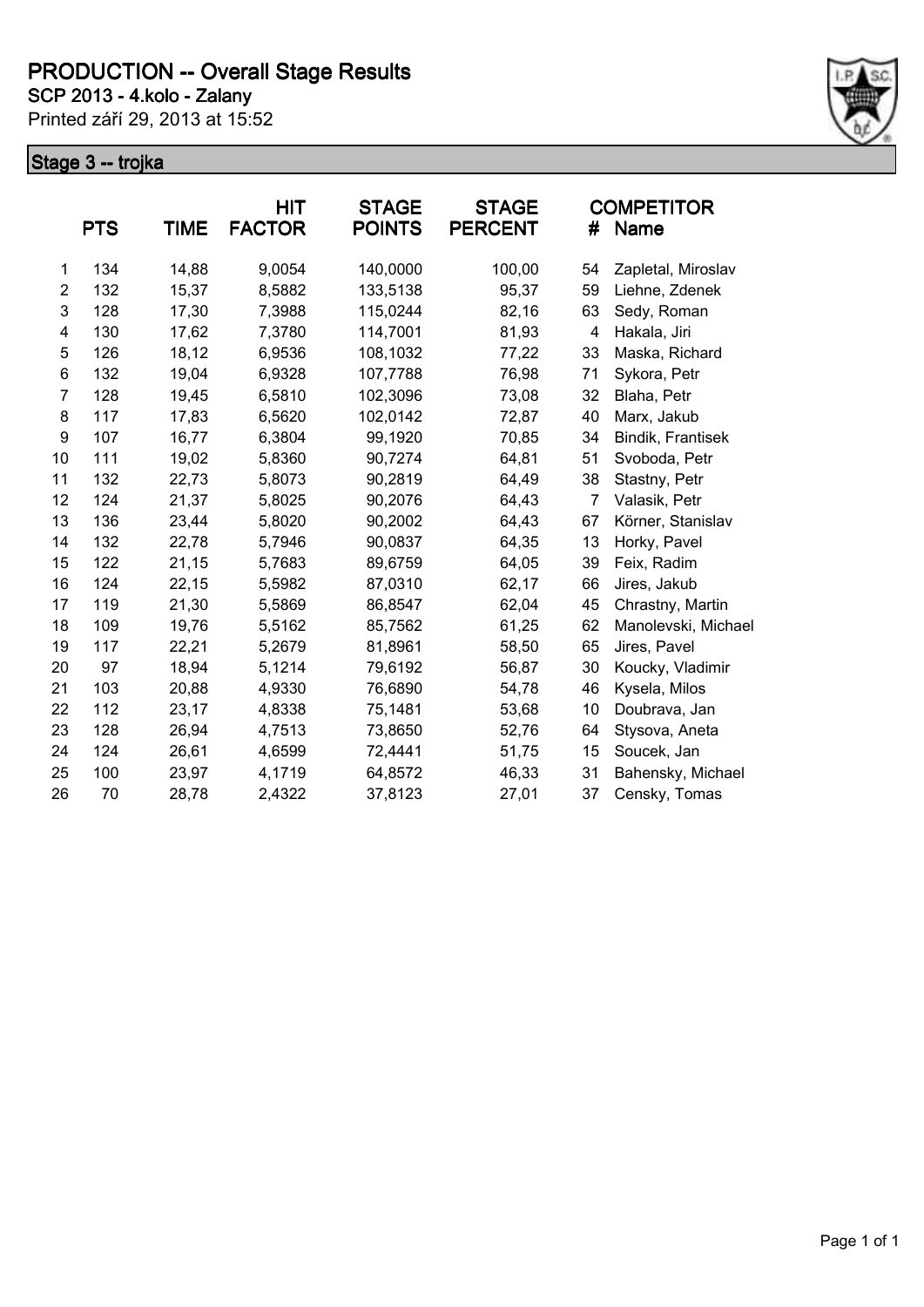

|   | <b>PTS</b> | TIME  | HIT<br><b>FACTOR</b> | <b>STAGE</b><br><b>POINTS</b> | <b>STAGE</b><br><b>PERCENT</b> | #  | <b>COMPETITOR</b><br><b>Name</b> |
|---|------------|-------|----------------------|-------------------------------|--------------------------------|----|----------------------------------|
|   | 135        | 26,45 | 5,1040               | 140,0000                      | 100,00                         | 14 | Rossl, Karel                     |
| 2 | 137        | 28,56 | 4,7969               | 131,5777                      | 93,98                          |    | Barta, Ondrej                    |
| 3 | 114        | 26,80 | 4,2537               | 116,6783                      | 83,34                          | 47 | Safranek, Lumir                  |
| 4 | 136        | 35,43 | 3,8386               | 105,2901                      | 75,21                          | 49 | Potuckova, Ludmila               |
| 5 | 104        | 36,12 | 2,8793               | 78,9779                       | 56,41                          | 70 | Prepletany, Jan                  |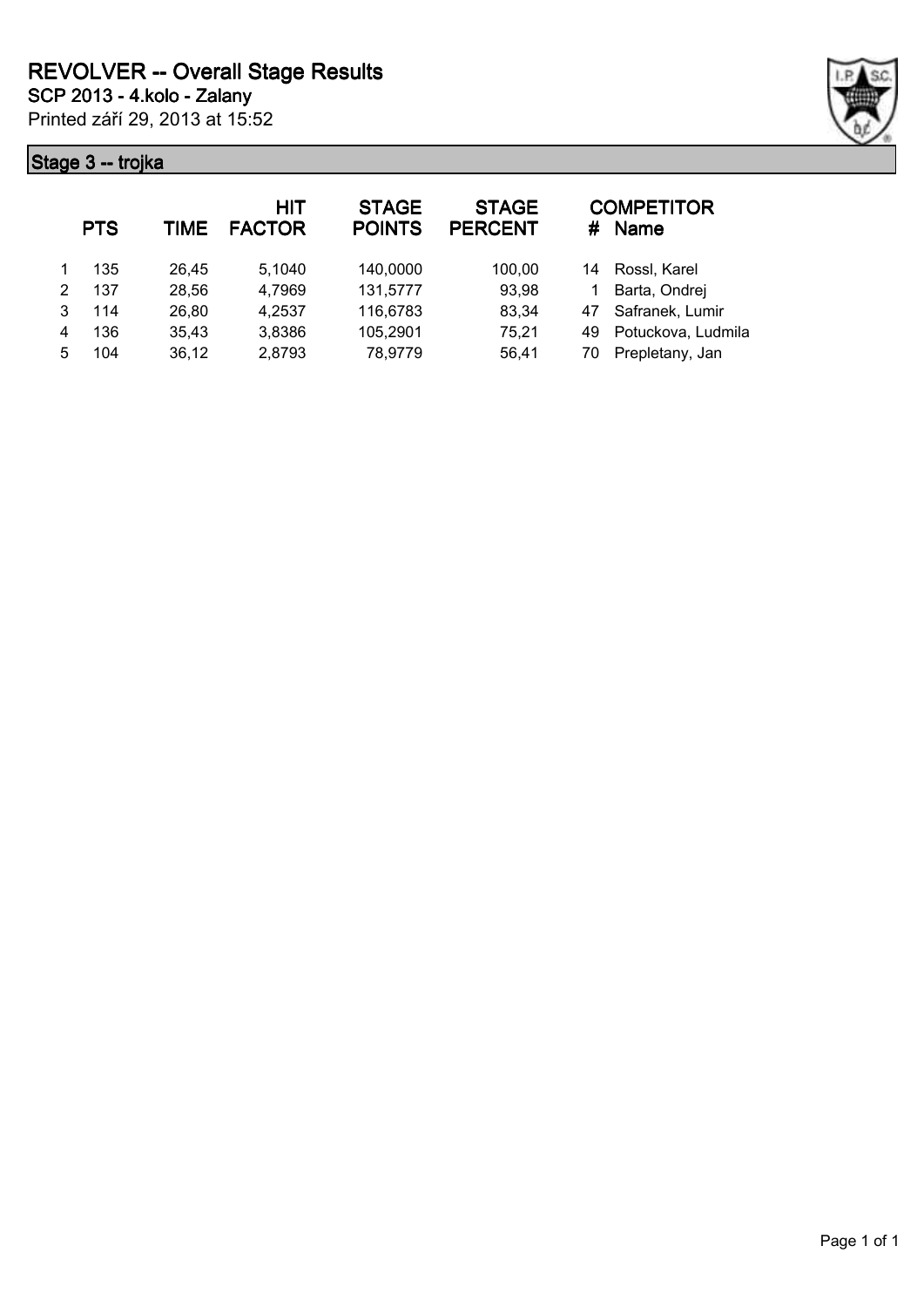

|   | <b>PTS</b> | TIME  | <b>HIT</b><br><b>FACTOR</b> | <b>STAGE</b><br><b>POINTS</b> | <b>STAGE</b><br><b>PERCENT</b> | #  | <b>COMPETITOR</b><br><b>Name</b> |
|---|------------|-------|-----------------------------|-------------------------------|--------------------------------|----|----------------------------------|
|   | 89         | 9.97  | 8,9268                      | 90,0000                       | 100,00                         | 11 | Rataj, Jan                       |
| 2 | 81         | 11,96 | 6,7726                      | 68,2813                       | 75,87                          | 69 | Sorer, Jiri                      |
| 3 | 85         | 13,11 | 6,4836                      | 65,3678                       | 72,63                          | 56 | Vohnout, Martin                  |
| 4 | 70         | 13,64 | 5,1320                      | 51,7406                       | 57,49                          | 12 | Votocek, Milos                   |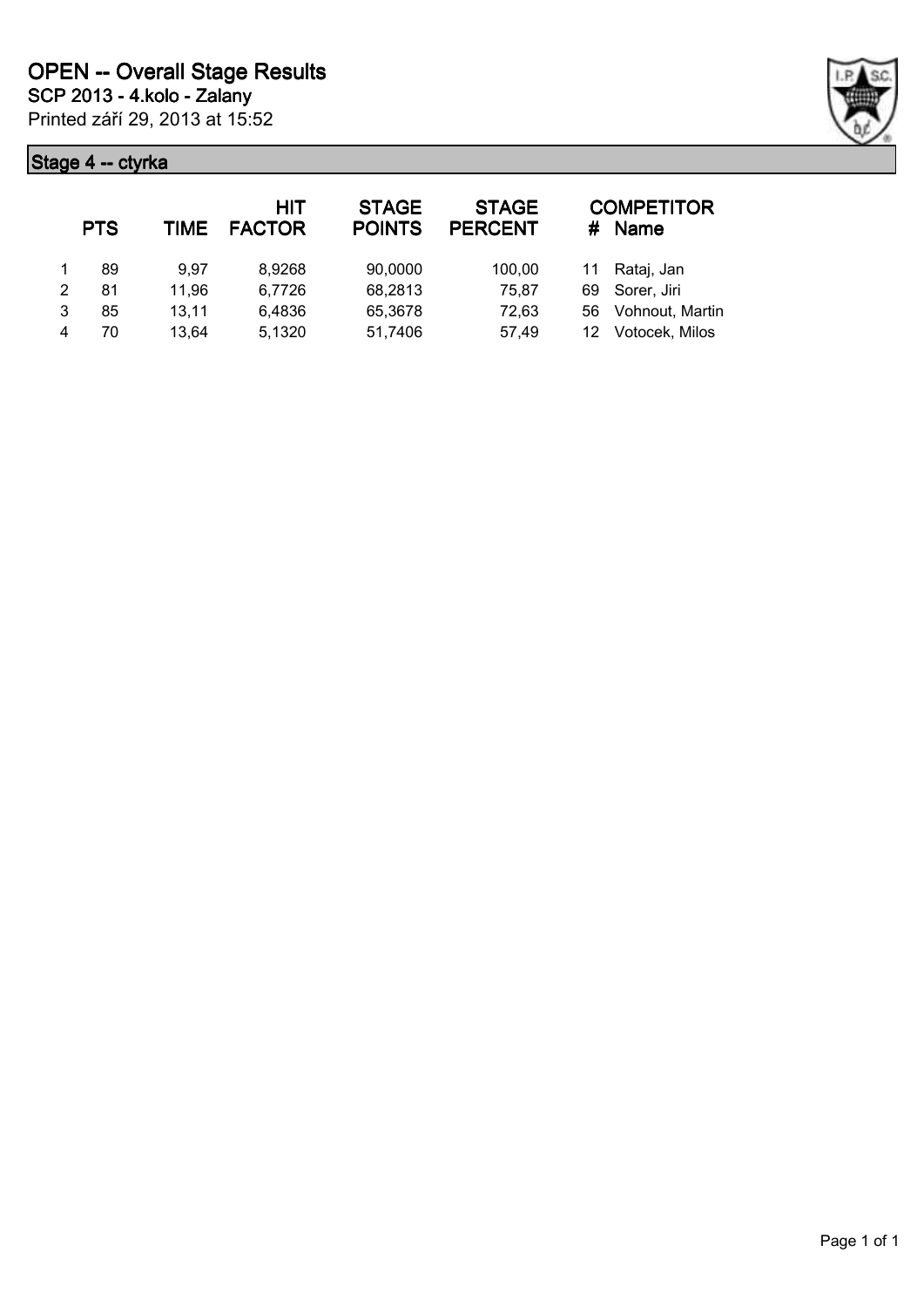Printed září 29, 2013 at 15:52



|                  | <b>PTS</b> | <b>TIME</b> | <b>HIT</b><br><b>FACTOR</b> | <b>STAGE</b><br><b>POINTS</b> | <b>STAGE</b><br><b>PERCENT</b> | #              | <b>COMPETITOR</b><br><b>Name</b> |
|------------------|------------|-------------|-----------------------------|-------------------------------|--------------------------------|----------------|----------------------------------|
| 1                | 84         | 9,96        | 8,4337                      | 90,0000                       | 100,00                         | 57             | Liehne, Jan                      |
| $\overline{2}$   | 88         | 10,70       | 8,2243                      | 87,7650                       | 97,52                          | 24             | Dvorak, Petr                     |
| 3                | 80         | 10,13       | 7,8973                      | 84,2758                       | 93,64                          | 42             | Benes, Stanislav                 |
| 4                | 89         | 11,35       | 7,8414                      | 83,6790                       | 92,98                          | 48             | Koblasa, Bohumil                 |
| 5                | 88         | 11,32       | 7,7739                      | 82,9581                       | 92,18                          | 19             | Hezky, Vitezslav                 |
| 6                | 84         | 11,13       | 7,5472                      | 80,5391                       | 89,49                          | 6              | Hotra, Tomas                     |
| $\overline{7}$   | 86         | 11,68       | 7,3630                      | 78,5739                       | 87,30                          | 17             | Kopriva, Martin                  |
| 8                | 87         | 11,84       | 7,3480                      | 78,4134                       | 87,13                          | 27             | Simek, Frantisek                 |
| $\boldsymbol{9}$ | 84         | 11,57       | 7,2602                      | 77,4762                       | 86,08                          | 16             | Wilk, Ivo                        |
| 10               | 78         | 10,79       | 7,2289                      | 77,1429                       | 85,71                          | 21             | Zeman, Marcel                    |
| 11               | 87         | 12,10       | 7,1901                      | 76,7285                       | 85,25                          | 20             | Holub, Vlastimil                 |
| 12               | 84         | 11,95       | 7,0293                      | 75,0126                       | 83,35                          | 18             | Weingartner, Tomas               |
| 13               | 70         | 10,46       | 6,6922                      | 71,4149                       | 79,35                          | 50             | Kolar, Milan                     |
| 14               | 82         | 12,68       | 6,4669                      | 69,0108                       | 76,68                          | 44             | Vltavsky, Miroslav               |
| 15               | 86         | 13,59       | 6,3282                      | 67,5307                       | 75,03                          | 26             | Svoboda, Pavel                   |
| 16               | 85         | 13,79       | 6,1639                      | 65,7775                       | 73,09                          | 61             | Stahl, Robert                    |
| 17               | 82         | 13,33       | 6,1515                      | 65,6457                       | 72,94                          | 5              | Horky, Tomas                     |
| 18               | 84         | 14,03       | 5,9872                      | 63,8917                       | 70,99                          | 36             | Frinta, Petr                     |
| 19               | 86         | 14,69       | 5,8543                      | 62,4740                       | 69,42                          | 29             | Rosenberg, Tomas                 |
| 20               | 90         | 15,71       | 5,7288                      | 61,1349                       | 67,93                          | 58             | Liehne, Trener                   |
| 21               | 67         | 12,14       | 5,5189                      | 58,8950                       | 65,44                          | 35             | Batek, Jaroslav                  |
| 22               | 86         | 15,71       | 5,4742                      | 58,4178                       | 64,91                          | 8              | Synek, Petr                      |
| 23               | 71         | 12,98       | 5,4700                      | 58,3722                       | 64,86                          | 60             | Strnad, Ivo                      |
| 24               | 88         | 16,44       | 5,3528                      | 57,1220                       | 63,47                          | 53             | Elisak, Milan                    |
| 25               | 82         | 16,33       | 5,0214                      | 53,5859                       | 59,54                          | 23             | Kraupner, Petr                   |
| 26               | 76         | 15,17       | 5,0099                      | 53,4627                       | 59,40                          | $\overline{2}$ | Janouch, Pavel                   |
| 27               | 52         | 10,51       | 4,9477                      | 52,7987                       | 58,67                          | 25             | Macoun, Karel                    |
| 28               | 55         | 11,54       | 4,7660                      | 50,8604                       | 56,51                          | 28             | Cerny, Vaclav                    |
| 29               | 80         | 19,29       | 4,1472                      | 44,2568                       | 49,17                          | 55             | Kupcik, Pavel                    |
| 30               | 74         | 18,11       | 4,0861                      | 43,6050                       | 48,45                          | 52             | Paul, Petr                       |
| 31               | 44         | 12,09       | 3,6394                      | 38,8373                       | 43,15                          | 22             | Volesak, Jan                     |
| 32               | 38         | 24,54       | 1,5485                      | 16,5246                       | 18,36                          | 43             | Zakostelecky, Frantisek          |
| 33               | $\pmb{0}$  | 0,00        | 0,0000                      | 0,0000                        | 0,00                           | 3              | Kohn, Miroslav                   |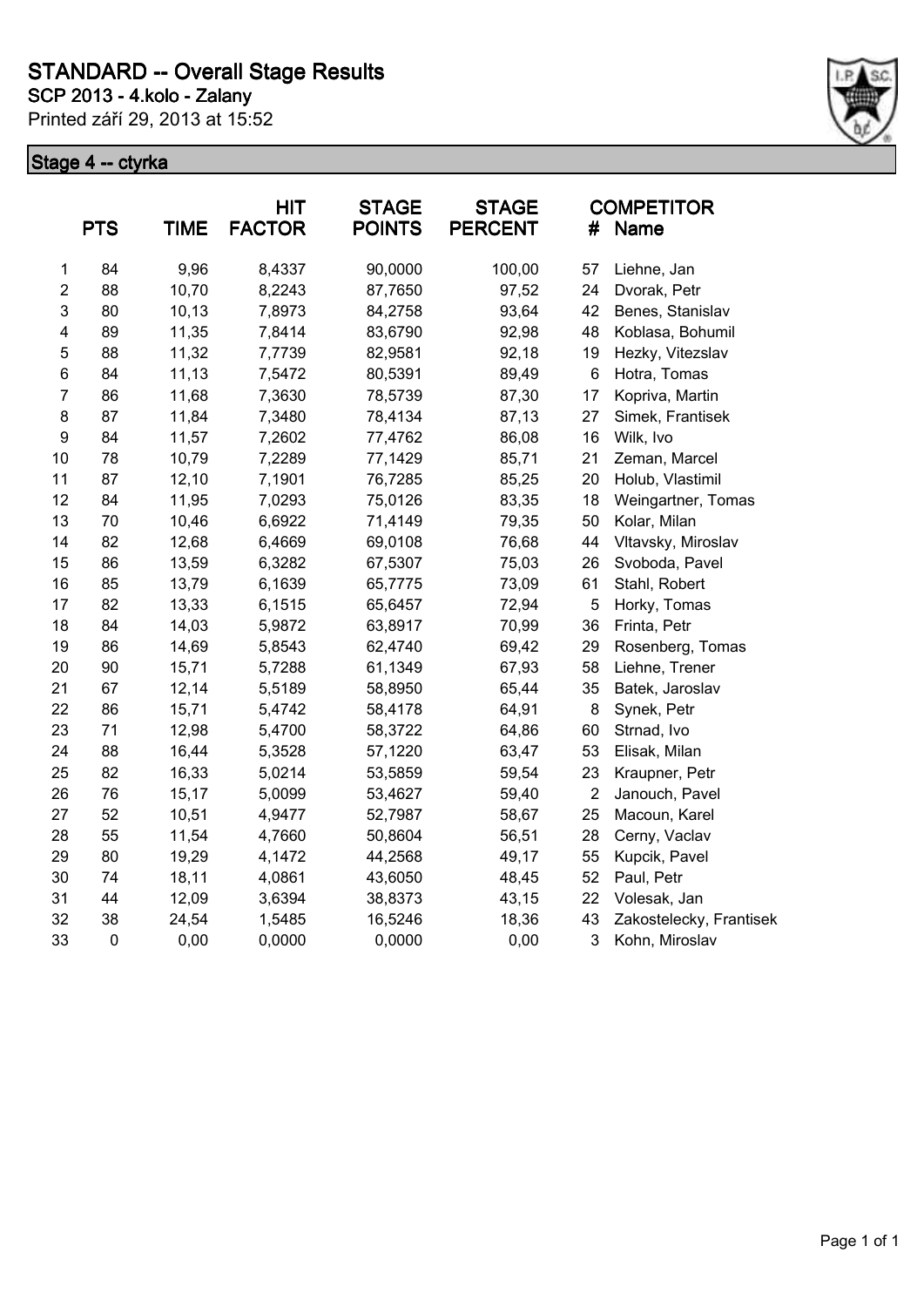**SCP 2013 - 4.kolo - Zalany**

Printed září 29, 2013 at 15:52



|                | <b>PTS</b> | <b>TIME</b> | <b>HIT</b><br><b>FACTOR</b> | <b>STAGE</b><br><b>POINTS</b> | <b>STAGE</b><br><b>PERCENT</b> | #              | <b>COMPETITOR</b><br>Name |
|----------------|------------|-------------|-----------------------------|-------------------------------|--------------------------------|----------------|---------------------------|
| 1              | 86         | 9,79        | 8,7845                      | 90,0000                       | 100,00                         | 4              | Hakala, Jiri              |
| $\overline{c}$ | 84         | 9,82        | 8,5540                      | 87,6384                       | 97,38                          | 59             | Liehne, Zdenek            |
| 3              | 84         | 9,85        | 8,5279                      | 87,3715                       | 97,08                          | 34             | Bindik, Frantisek         |
| 4              | 90         | 10,85       | 8,2949                      | 84,9845                       | 94,43                          | 33             | Maska, Richard            |
| 5              | 86         | 11,03       | 7,7969                      | 79,8821                       | 88,76                          | 40             | Marx, Jakub               |
| 6              | 80         | 10,31       | 7,7595                      | 79,4983                       | 88,33                          | 63             | Sedy, Roman               |
| $\overline{7}$ | 90         | 11,64       | 7,7320                      | 79,2166                       | 88,02                          | 45             | Chrastny, Martin          |
| 8              | 86         | 11,26       | 7,6377                      | 78,2504                       | 86,94                          | 54             | Zapletal, Miroslav        |
| 9              | 84         | 11,60       | 7,2414                      | 74,1905                       | 82,43                          | 62             | Manolevski, Michael       |
| 10             | 76         | 11,34       | 6,7019                      | 68,6637                       | 76,29                          | 30             | Koucky, Vladimir          |
| 11             | 86         | 12,84       | 6,6978                      | 68,6215                       | 76,25                          | $\overline{7}$ | Valasik, Petr             |
| 12             | 84         | 13,24       | 6,3444                      | 65,0007                       | 72,22                          | 65             | Jires, Pavel              |
| 13             | 82         | 13,01       | 6,3028                      | 64,5748                       | 71,75                          | 71             | Sykora, Petr              |
| 14             | 69         | 11,17       | 6,1773                      | 63,2882                       | 70,32                          | 32             | Blaha, Petr               |
| 15             | 82         | 13,30       | 6,1654                      | 63,1668                       | 70,19                          | 31             | Bahensky, Michael         |
| 16             | 84         | 13,81       | 6,0825                      | 62,3178                       | 69,24                          | 66             | Jires, Jakub              |
| 17             | 82         | 13,52       | 6,0651                      | 62,1389                       | 69,04                          | 38             | Stastny, Petr             |
| 18             | 78         | 13,14       | 5,9361                      | 60,8171                       | 67,57                          | 46             | Kysela, Milos             |
| 19             | 86         | 14,64       | 5,8743                      | 60,1844                       | 66,87                          | 67             | Körner, Stanislav         |
| 20             | 82         | 14,86       | 5,5182                      | 56,5356                       | 62,82                          | 10             | Doubrava, Jan             |
| 21             | 71         | 13,65       | 5,2015                      | 53,2908                       | 59,21                          | 39             | Feix, Radim               |
| 22             | 70         | 16,39       | 4,2709                      | 43,7568                       | 48,62                          | 15             | Soucek, Jan               |
| 23             | 84         | 20,15       | 4,1687                      | 42,7101                       | 47,46                          | 13             | Horky, Pavel              |
| 24             | 88         | 22,47       | 3,9163                      | 40,1242                       | 44,58                          | 64             | Stysova, Aneta            |
| 25             | 53         | 13,83       | 3,8322                      | 39,2627                       | 43,63                          | 37             | Censky, Tomas             |
| 26             | 61         | 17,13       | 3,5610                      | 36,4837                       | 40,54                          | 51             | Svoboda, Petr             |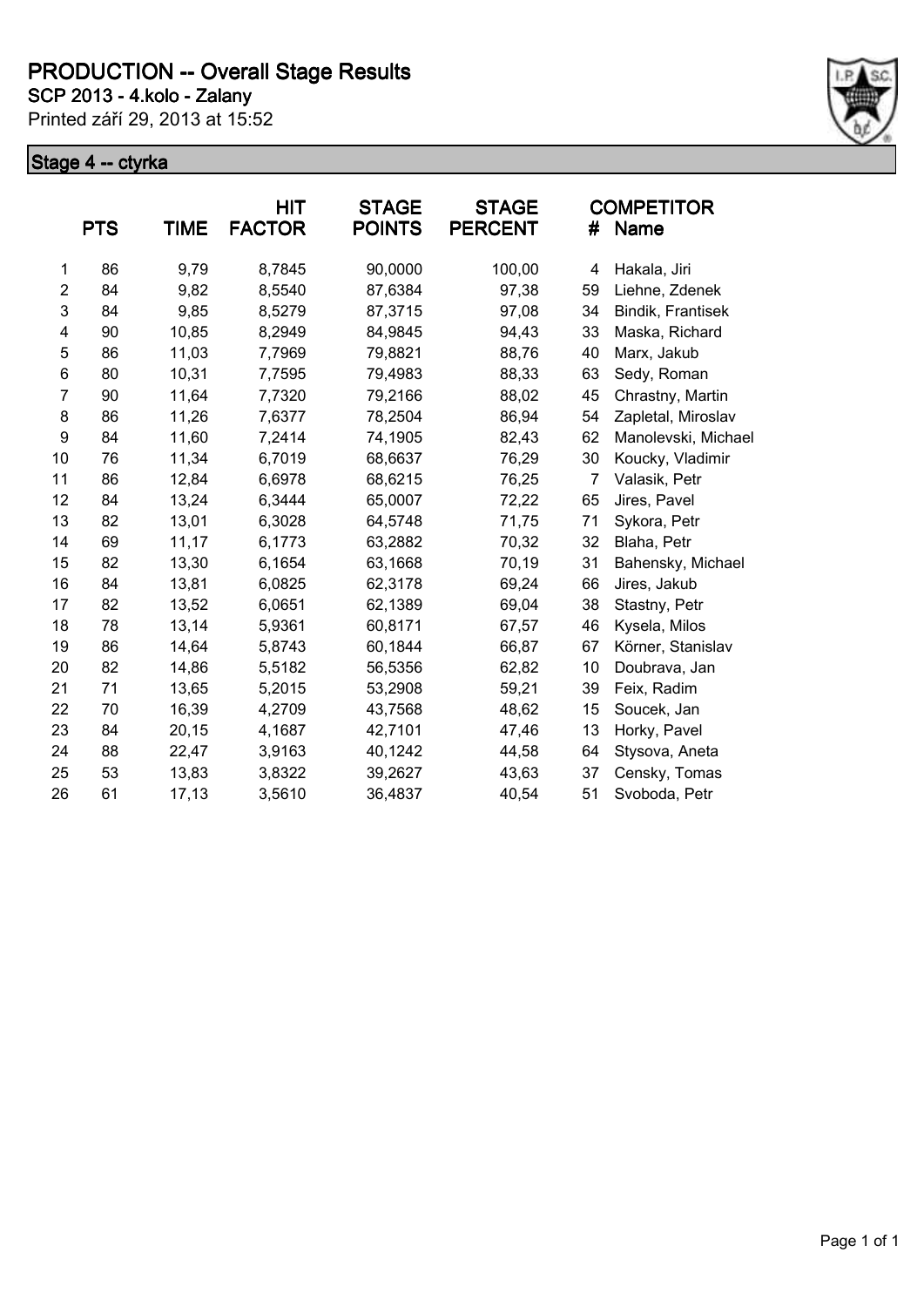|   | <b>PTS</b> | TIME  | HIT<br><b>FACTOR</b> | <b>STAGE</b><br><b>POINTS</b> | <b>STAGE</b><br><b>PERCENT</b> | #  | <b>COMPETITOR</b><br><b>Name</b> |
|---|------------|-------|----------------------|-------------------------------|--------------------------------|----|----------------------------------|
|   | 90         | 16.42 | 5,4811               | 90,0000                       | 100,00                         |    | Barta, Ondrej                    |
| 2 | 84         | 15,73 | 5,3401               | 87,6847                       | 97,43                          | 14 | Rossl, Karel                     |
| 3 | 82         | 16,62 | 4,9338               | 81,0132                       | 90,01                          | 47 | Safranek, Lumir                  |
| 4 | 88         | 19,39 | 4,5384               | 74,5209                       | 82,80                          | 70 | Prepletany, Jan                  |
| 5 | 89         | 20,44 | 4,3542               | 71,4961                       | 79,44                          | 49 | Potuckova, Ludmila               |

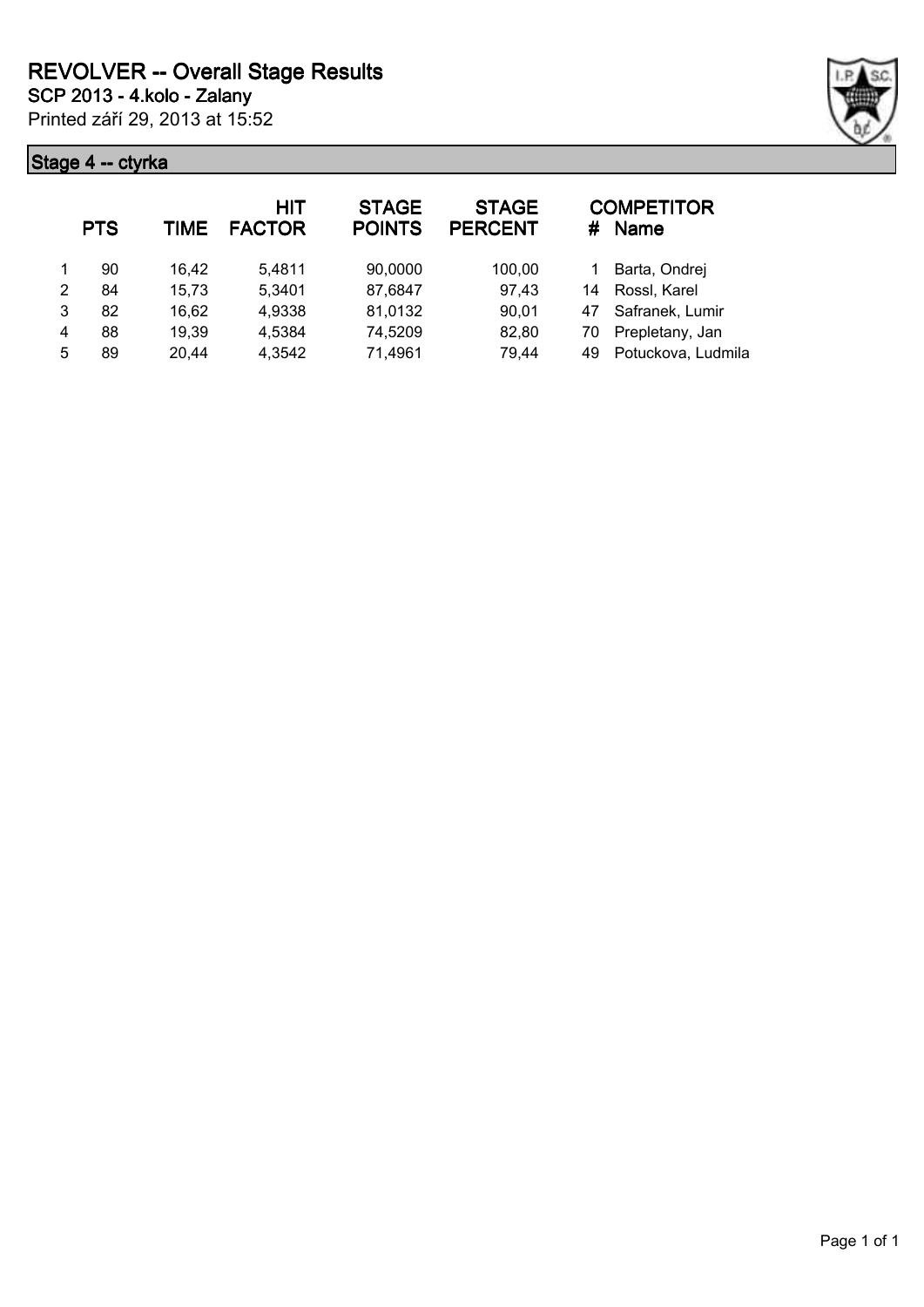

|   | <b>PTS</b> | TIME | <b>HIT</b><br><b>FACTOR</b> | <b>STAGE</b><br><b>POINTS</b> | <b>STAGE</b><br><b>PERCENT</b> | #   | <b>COMPETITOR</b><br><b>Name</b> |
|---|------------|------|-----------------------------|-------------------------------|--------------------------------|-----|----------------------------------|
|   | 33         | 5.08 | 6,4961                      | 35,0000                       | 100,00                         |     | Rataj, Jan                       |
| 2 | 33         | 5.45 | 6,0550                      | 32,6239                       | 93,21                          | 56  | Vohnout, Martin                  |
| 3 | 33         | 5.96 | 5,5369                      | 29,8322                       | 85,23                          | 69. | Sorer, Jiri                      |
| 4 | 32         | 7.30 | 4,3836                      | 23,6181                       | 67,48                          |     | Votocek, Milos                   |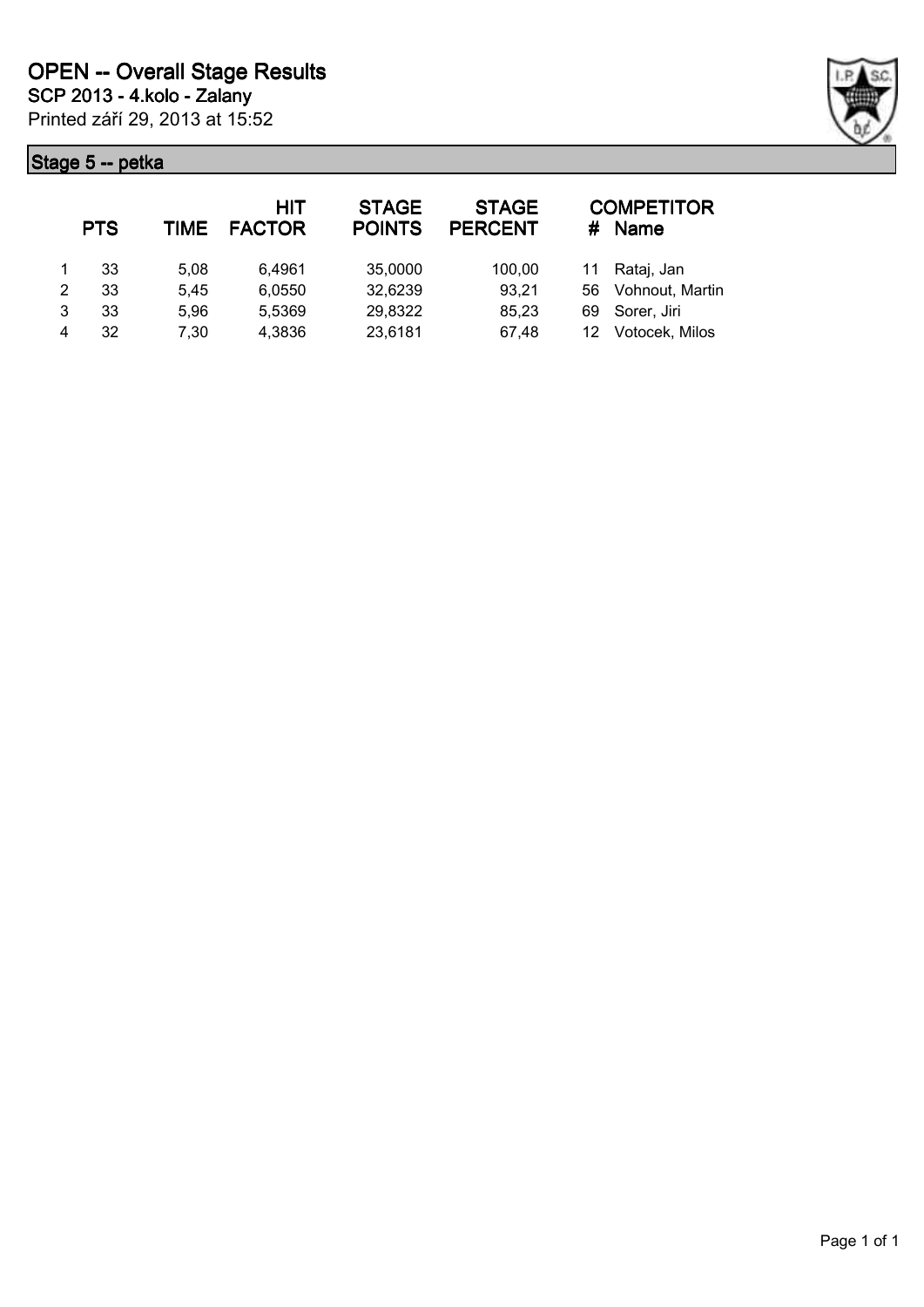Printed září 29, 2013 at 15:52



|                         | <b>PTS</b> | <b>TIME</b> | <b>HIT</b><br><b>FACTOR</b> | <b>STAGE</b><br><b>POINTS</b> | <b>STAGE</b><br><b>PERCENT</b> | #              | <b>COMPETITOR</b><br>Name |
|-------------------------|------------|-------------|-----------------------------|-------------------------------|--------------------------------|----------------|---------------------------|
| 1                       | 34         | 4,56        | 7,4561                      | 35,0000                       | 100,00                         | 48             | Koblasa, Bohumil          |
| $\boldsymbol{2}$        | 31         | 5,01        | 6,1876                      | 29,0454                       | 82,99                          | 6              | Hotra, Tomas              |
| 3                       | 33         | 5,49        | 6,0109                      | 28,2160                       | 80,62                          | 25             | Macoun, Karel             |
| $\overline{\mathbf{4}}$ | 29         | 5,11        | 5,6751                      | 26,6398                       | 76,11                          | 21             | Zeman, Marcel             |
| 5                       | 32         | 5,67        | 5,6437                      | 26,4924                       | 75,69                          | 19             | Hezky, Vitezslav          |
| $6\phantom{1}$          | 31         | 5,63        | 5,5062                      | 25,8468                       | 73,85                          | 35             | Batek, Jaroslav           |
| $\overline{7}$          | 33         | 6,17        | 5,3485                      | 25,1063                       | 71,73                          | 43             | Zakostelecky, Frantisek   |
| 8                       | 33         | 6,34        | 5,2050                      | 24,4331                       | 69,81                          | 24             | Dvorak, Petr              |
| 9                       | 29         | 5,61        | 5,1693                      | 24,2655                       | 69,33                          | 50             | Kolar, Milan              |
| 10                      | 27         | 5,23        | 5,1625                      | 24,2335                       | 69,24                          | 57             | Liehne, Jan               |
| 11                      | 29         | 5,69        | 5,0967                      | 23,9243                       | 68,36                          | 42             | Benes, Stanislav          |
| 12                      | 33         | 6,56        | 5,0305                      | 23,6137                       | 67,47                          | 26             | Svoboda, Pavel            |
| 13                      | 34         | 6,77        | 5,0222                      | 23,5746                       | 67,36                          | 58             | Liehne, Trener            |
| 14                      | 29         | 5,90        | 4,9153                      | 23,0728                       | 65,92                          | 44             | Vltavsky, Miroslav        |
| 15                      | 33         | 6,72        | 4,9107                      | 23,0515                       | 65,86                          | 60             | Strnad, Ivo               |
| 16                      | 33         | 6,72        | 4,9107                      | 23,0515                       | 65,86                          | 17             | Kopriva, Martin           |
| 17                      | 33         | 6,75        | 4,8889                      | 22,9490                       | 65,57                          | 22             | Volesak, Jan              |
| 18                      | 29         | 6,12        | 4,7386                      | 22,2434                       | 63,55                          | 20             | Holub, Vlastimil          |
| 19                      | 29         | 6,18        | 4,6926                      | 22,0274                       | 62,94                          | 27             | Simek, Frantisek          |
| 20                      | 32         | 7,06        | 4,5326                      | 21,2765                       | 60,79                          | 61             | Stahl, Robert             |
| 21                      | 27         | 6,37        | 4,2386                      | 19,8966                       | 56,85                          | 52             | Paul, Petr                |
| 22                      | 27         | 6,56        | 4,1159                      | 19,3203                       | 55,20                          | 18             | Weingartner, Tomas        |
| 23                      | 31         | 7,57        | 4,0951                      | 19,2229                       | 54,92                          | 16             | Wilk, Ivo                 |
| 24                      | 29         | 7,30        | 3,9726                      | 18,6479                       | 53,28                          | 53             | Elisak, Milan             |
| 25                      | 30         | 8,00        | 3,7500                      | 17,6029                       | 50,29                          | $\overline{2}$ | Janouch, Pavel            |
| 26                      | 29         | 8,29        | 3,4982                      | 16,4209                       | 46,92                          | 29             | Rosenberg, Tomas          |
| 27                      | 29         | 9,79        | 2,9622                      | 13,9049                       | 39,73                          | 55             | Kupcik, Pavel             |
| 28                      | 33         | 11,79       | 2,7990                      | 13,1388                       | 37,54                          | 28             | Cerny, Vaclav             |
| 29                      | 14         | 5,84        | 2,3973                      | 11,2530                       | 32,15                          | 3              | Kohn, Miroslav            |
| 30                      | 21         | 9,57        | 2,1944                      | 10,3006                       | 29,43                          | 23             | Kraupner, Petr            |
| 31                      | 14         | 6,81        | 2,0558                      | 9,6502                        | 27,57                          | 5              | Horky, Tomas              |
| 32                      | 14         | 7,49        | 1,8692                      | 8,7741                        | 25,07                          | 8              | Synek, Petr               |
| 33                      | 31         | 46,45       | 0,6674                      | 3,1328                        | 8,95                           | 36             | Frinta, Petr              |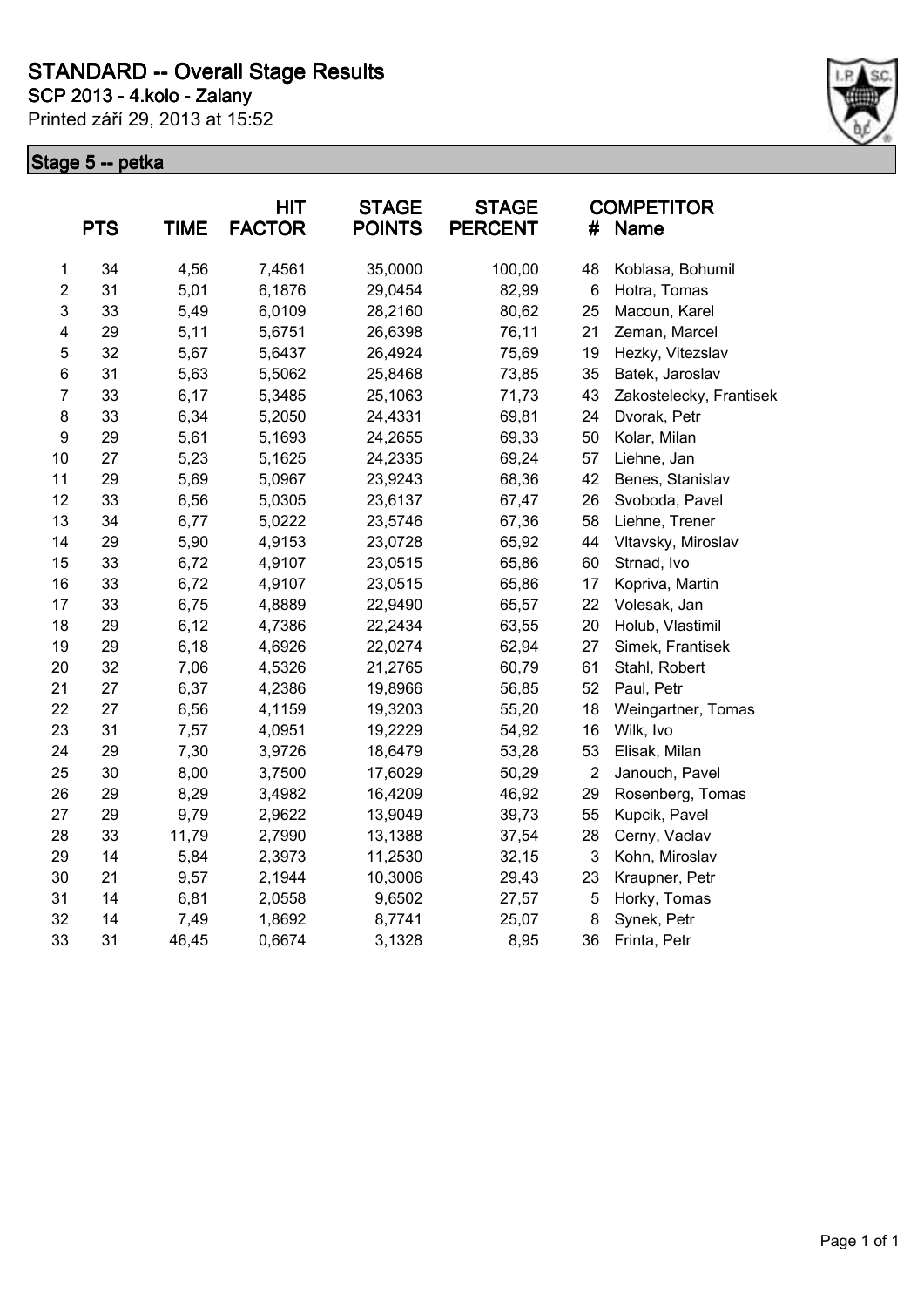**SCP 2013 - 4.kolo - Zalany**

Printed září 29, 2013 at 15:52



|                | <b>PTS</b> | <b>TIME</b> | <b>HIT</b><br><b>FACTOR</b> | <b>STAGE</b><br><b>POINTS</b> | <b>STAGE</b><br><b>PERCENT</b> | #              | <b>COMPETITOR</b><br>Name |
|----------------|------------|-------------|-----------------------------|-------------------------------|--------------------------------|----------------|---------------------------|
| 1              | 33         | 4,83        | 6,8323                      | 35,0000                       | 100,00                         | 33             | Maska, Richard            |
| $\overline{2}$ | 33         | 4,86        | 6,7901                      | 34,7840                       | 99,38                          | 40             | Marx, Jakub               |
| 3              | 31         | 4,69        | 6,6098                      | 33,8602                       | 96,74                          | 54             | Zapletal, Miroslav        |
| 4              | 35         | 5,39        | 6,4935                      | 33,2645                       | 95,04                          | 31             | Bahensky, Michael         |
| 5              | 33         | 5,27        | 6,2619                      | 32,0778                       | 91,65                          | 45             | Chrastny, Martin          |
| 6              | 31         | 5,38        | 5,7621                      | 29,5176                       | 84,34                          | 34             | Bindik, Frantisek         |
| 7              | 31         | 5,70        | 5,4386                      | 27,8604                       | 79,60                          | 39             | Feix, Radim               |
| 8              | 35         | 6,45        | 5,4264                      | 27,7977                       | 79,42                          | 13             | Horky, Pavel              |
| 9              | 25         | 4,61        | 5,4230                      | 27,7805                       | 79,37                          | 59             | Liehne, Zdenek            |
| 10             | 35         | 6,49        | 5,3929                      | 27,6264                       | 78,93                          | 63             | Sedy, Roman               |
| 11             | 33         | 6,22        | 5,3055                      | 27,1785                       | 77,65                          | 30             | Koucky, Vladimir          |
| 12             | 33         | 6,84        | 4,8246                      | 24,7149                       | 70,61                          | 67             | Körner, Stanislav         |
| 13             | 27         | 5,85        | 4,6154                      | 23,6434                       | 67,55                          | 10             | Doubrava, Jan             |
| 14             | 33         | 7,17        | 4,6025                      | 23,5774                       | 67,36                          | 46             | Kysela, Milos             |
| 15             | 31         | 6,81        | 4,5521                      | 23,3193                       | 66,63                          | 64             | Stysova, Aneta            |
| 16             | 29         | 6,39        | 4,5383                      | 23,2487                       | 66,42                          | 66             | Jires, Jakub              |
| 17             | 29         | 6,50        | 4,4615                      | 22,8552                       | 65,30                          | 32             | Blaha, Petr               |
| 18             | 31         | 6,98        | 4,4413                      | 22,7514                       | 65,00                          | 38             | Stastny, Petr             |
| 19             | 31         | 6,98        | 4,4413                      | 22,7514                       | 65,00                          | $\overline{7}$ | Valasik, Petr             |
| 20             | 35         | 7,91        | 4,4248                      | 22,6669                       | 64,76                          | 62             | Manolevski, Michael       |
| 21             | 25         | 5,99        | 4,1736                      | 21,3803                       | 61,09                          | 51             | Svoboda, Petr             |
| 22             | 27         | 6,69        | 4,0359                      | 20,6747                       | 59,07                          | 37             | Censky, Tomas             |
| 23             | 31         | 7,98        | 3,8847                      | 19,9003                       | 56,86                          | 15             | Soucek, Jan               |
| 24             | 29         | 7,64        | 3,7958                      | 19,4449                       | 55,56                          | 71             | Sykora, Petr              |
| 25             | 25         | 7,64        | 3,2723                      | 16,7629                       | 47,89                          | 4              | Hakala, Jiri              |
| 26             | 10         | 6,40        | 1,5625                      | 8,0043                        | 22,87                          | 65             | Jires, Pavel              |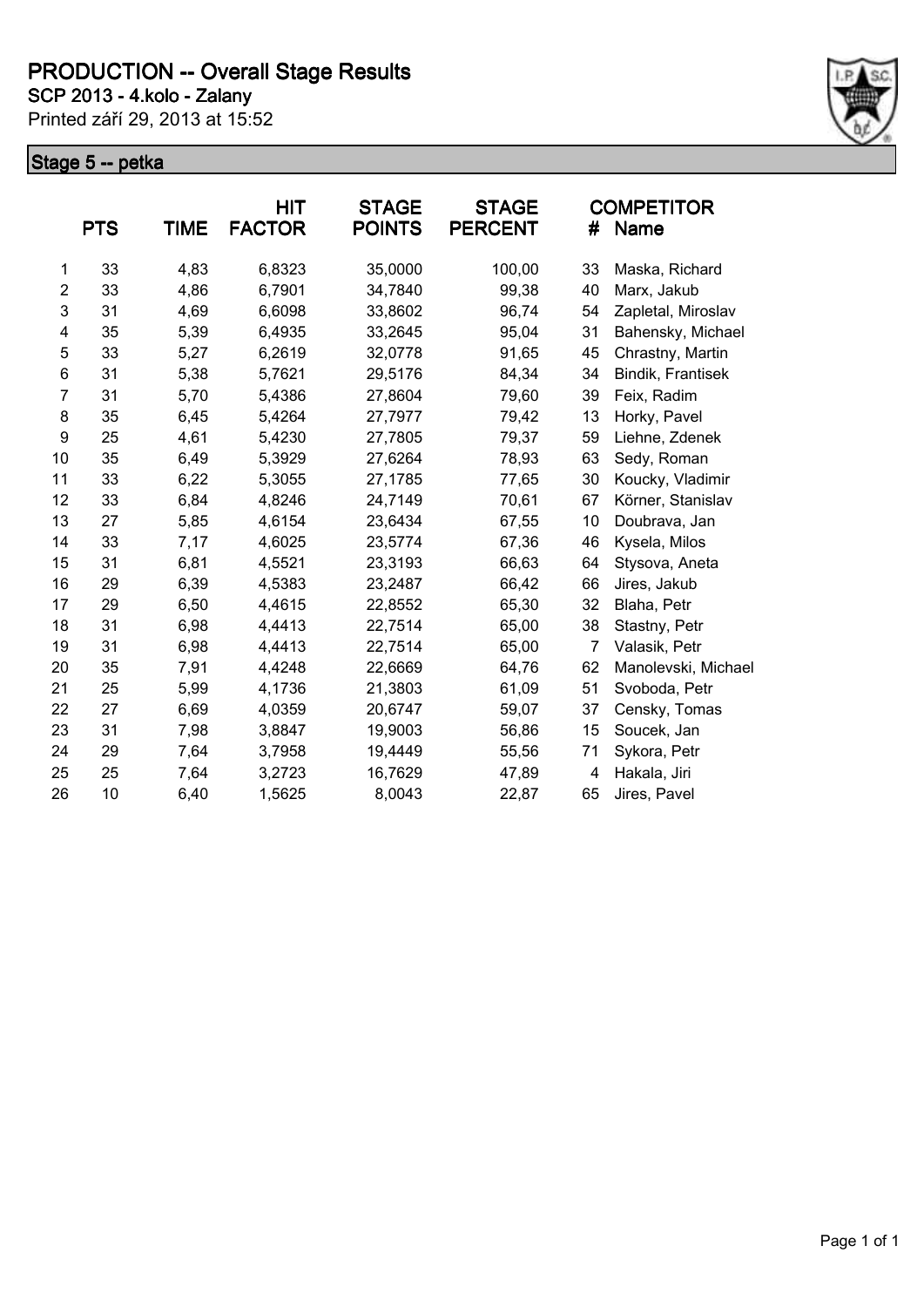

|   | <b>PTS</b> | TIME  | <b>HIT</b><br><b>FACTOR</b> | <b>STAGE</b><br><b>POINTS</b> | <b>STAGE</b><br><b>PERCENT</b> | #  | <b>COMPETITOR</b><br><b>Name</b> |
|---|------------|-------|-----------------------------|-------------------------------|--------------------------------|----|----------------------------------|
|   | 32         | 7.57  | 4,2272                      | 35,0000                       | 100,00                         |    | Barta, Ondrej                    |
| 2 | 32         | 7,61  | 4,2050                      | 34,8160                       | 99,47                          | 14 | Rossl, Karel                     |
| 3 | 33         | 9,18  | 3,5948                      | 29,7636                       | 85,04                          | 47 | Safranek, Lumir                  |
| 4 | 33         | 10,95 | 3,0137                      | 24,9525                       | 71,29                          | 70 | Prepletany, Jan                  |
| 5 | 29         | 10,04 | 2,8884                      | 23,9154                       | 68,33                          | 49 | Potuckova, Ludmila               |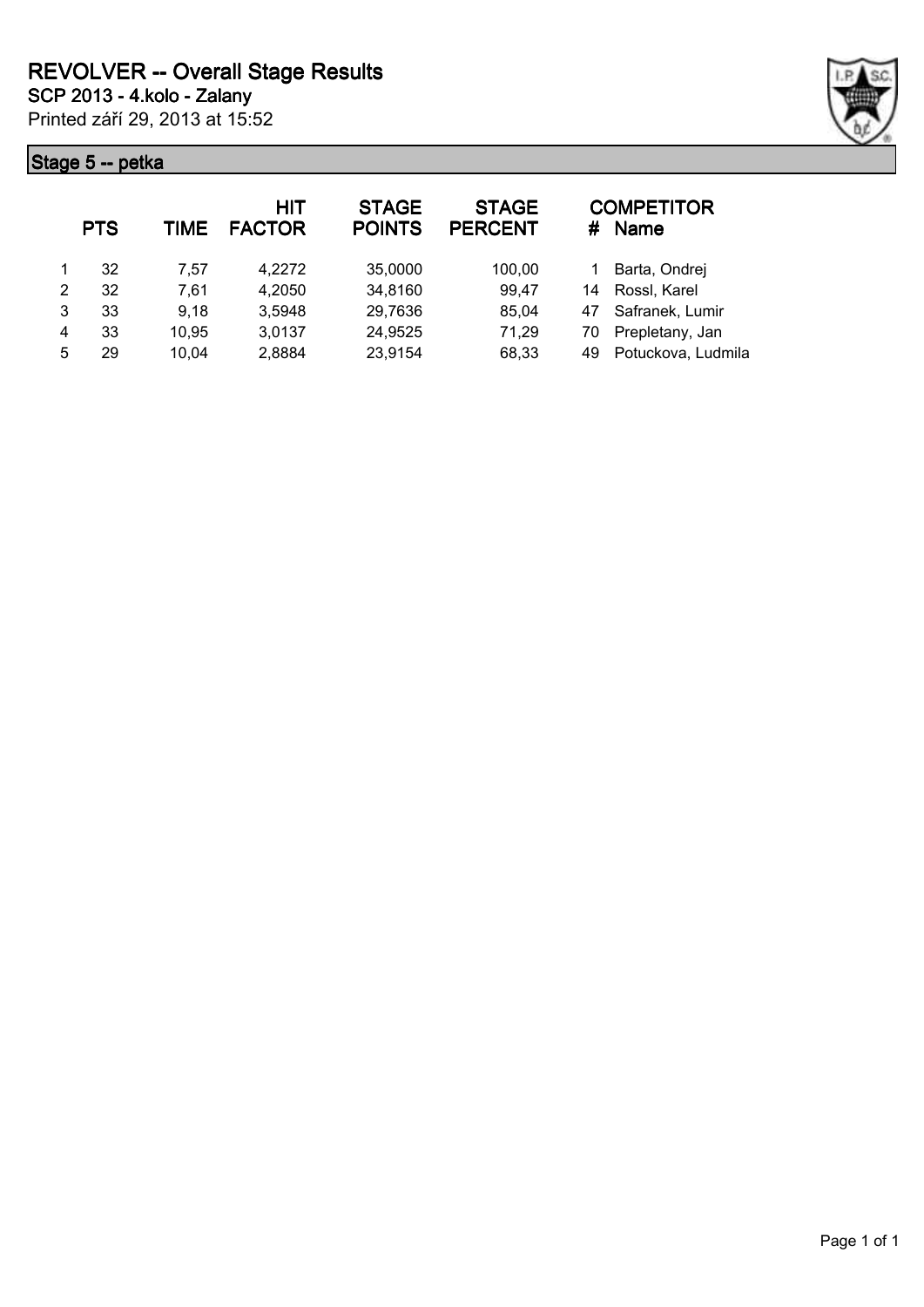

|   | <b>PTS</b> | TIME | HIT<br><b>FACTOR</b> | <b>STAGE</b><br><b>POINTS</b> | <b>STAGE</b><br><b>PERCENT</b> | #  | <b>COMPETITOR</b><br><b>Name</b> |
|---|------------|------|----------------------|-------------------------------|--------------------------------|----|----------------------------------|
|   | 37         | 4.69 | 7,8891               | 45,0000                       | 100,00                         |    | Rataj, Jan                       |
| 2 | 38         | 5.02 | 7,5697               | 43,1781                       | 95,95                          | 69 | Sorer, Jiri                      |
| 3 | 38         | 5.71 | 6,6550               | 37,9604                       | 84,36                          | 12 | Votocek, Milos                   |
|   | 25         | 5,30 | 4,7170               | 26,9059                       | 59,79                          | 56 | Vohnout, Martin                  |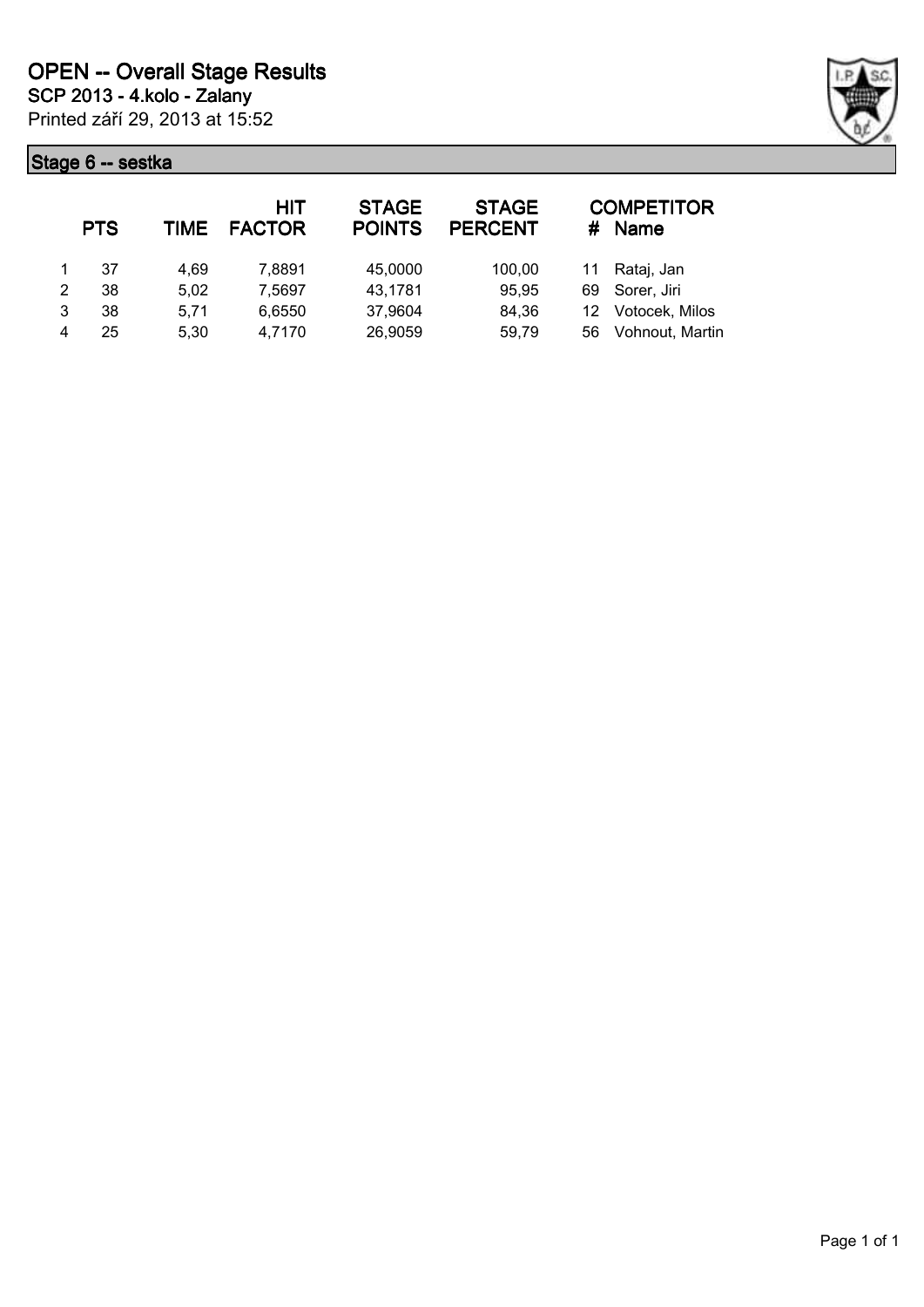Printed září 29, 2013 at 15:52



|                         | <b>PTS</b> | <b>TIME</b> | HIT<br><b>FACTOR</b> | <b>STAGE</b><br><b>POINTS</b> | <b>STAGE</b><br><b>PERCENT</b> | #              | <b>COMPETITOR</b><br><b>Name</b> |
|-------------------------|------------|-------------|----------------------|-------------------------------|--------------------------------|----------------|----------------------------------|
| 1                       | 42         | 4,80        | 8,7500               | 45,0000                       | 100,00                         | 42             | Benes, Stanislav                 |
| $\overline{c}$          | 39         | 4,48        | 8,7054               | 44,7704                       | 99,49                          | 27             | Simek, Frantisek                 |
| 3                       | 45         | 5,40        | 8,3333               | 42,8571                       | 95,24                          | 20             | Holub, Vlastimil                 |
| $\overline{\mathbf{4}}$ | 41         | 5,05        | 8,1188               | 41,7539                       | 92,79                          | 25             | Macoun, Karel                    |
| 5                       | 41         | 5,06        | 8,1028               | 41,6714                       | 92,60                          | 57             | Liehne, Jan                      |
| $\,6$                   | 39         | 5,01        | 7,7844               | 40,0342                       | 88,96                          | $\,6$          | Hotra, Tomas                     |
| $\overline{7}$          | 37         | 4,76        | 7,7731               | 39,9760                       | 88,84                          | 21             | Zeman, Marcel                    |
| 8                       | 37         | 5,24        | 7,0611               | 36,3141                       | 80,70                          | 60             | Strnad, Ivo                      |
| $\boldsymbol{9}$        | 40         | 5,83        | 6,8611               | 35,2855                       | 78,41                          | 24             | Dvorak, Petr                     |
| 10                      | 39         | 6,10        | 6,3934               | 32,8806                       | 73,07                          | $\overline{2}$ | Janouch, Pavel                   |
| 11                      | 42         | 7,04        | 5,9659               | 30,6818                       | 68,18                          | 48             | Koblasa, Bohumil                 |
| 12                      | 37         | 6,30        | 5,8730               | 30,2041                       | 67,12                          | 22             | Volesak, Jan                     |
| 13                      | 37         | 6,36        | 5,8176               | 29,9191                       | 66,49                          | 18             | Weingartner, Tomas               |
| 14                      | 35         | 6,11        | 5,7283               | 29,4599                       | 65,47                          | 35             | Batek, Jaroslav                  |
| 15                      | 37         | 6,61        | 5,5976               | 28,7876                       | 63,97                          | 16             | Wilk, Ivo                        |
| 16                      | 43         | 7,86        | 5,4707               | 28,1352                       | 62,52                          | 26             | Svoboda, Pavel                   |
| 17                      | 41         | 7,63        | 5,3735               | 27,6353                       | 61,41                          | 61             | Stahl, Robert                    |
| 18                      | 35         | 6,77        | 5,1699               | 26,5879                       | 59,08                          | 5              | Horky, Tomas                     |
| 19                      | 28         | 6,02        | 4,6512               | 23,9203                       | 53,16                          | 19             | Hezky, Vitezslav                 |
| 20                      | 29         | 6,64        | 4,3675               | 22,4613                       | 49,91                          | 50             | Kolar, Milan                     |
| 21                      | 37         | 9,67        | 3,8263               | 19,6779                       | 43,73                          | 55             | Kupcik, Pavel                    |
| 22                      | 24         | 6,56        | 3,6585               | 18,8153                       | 41,81                          | 36             | Frinta, Petr                     |
| 23                      | 24         | 7,00        | 3,4286               | 17,6327                       | 39,18                          | 53             | Elisak, Milan                    |
| 24                      | 39         | 13,17       | 2,9613               | 15,2294                       | 33,84                          | 58             | Liehne, Trener                   |
| 25                      | 15         | 5,08        | 2,9528               | 15,1856                       | 33,75                          | 28             | Cerny, Vaclav                    |
| 26                      | 20         | 8,45        | 2,3669               | 12,1724                       | 27,05                          | 44             | Vltavsky, Miroslav               |
| 27                      | 12         | 5,23        | 2,2945               | 11,8001                       | 26,22                          | 52             | Paul, Petr                       |
| 28                      | 9          | 6,68        | 1,3473               | 6,9290                        | 15,40                          | 17             | Kopriva, Martin                  |
| 29                      | 11         | 8,27        | 1,3301               | 6,8406                        | 15,20                          | 23             | Kraupner, Petr                   |
| 30                      | 7          | 10,17       | 0,6883               | 3,5398                        | 7,87                           | 29             | Rosenberg, Tomas                 |
| 31                      | $\pmb{0}$  | 6,43        | 0,0000               | 0,0000                        | 0,00                           | 8              | Synek, Petr                      |
| 32                      | 0          | 0,00        | 0,0000               | 0,0000                        | 0,00                           | 3              | Kohn, Miroslav                   |
| 33                      | 0          | 5,24        | 0,0000               | 0,0000                        | 0,00                           | 43             | Zakostelecky, Frantisek          |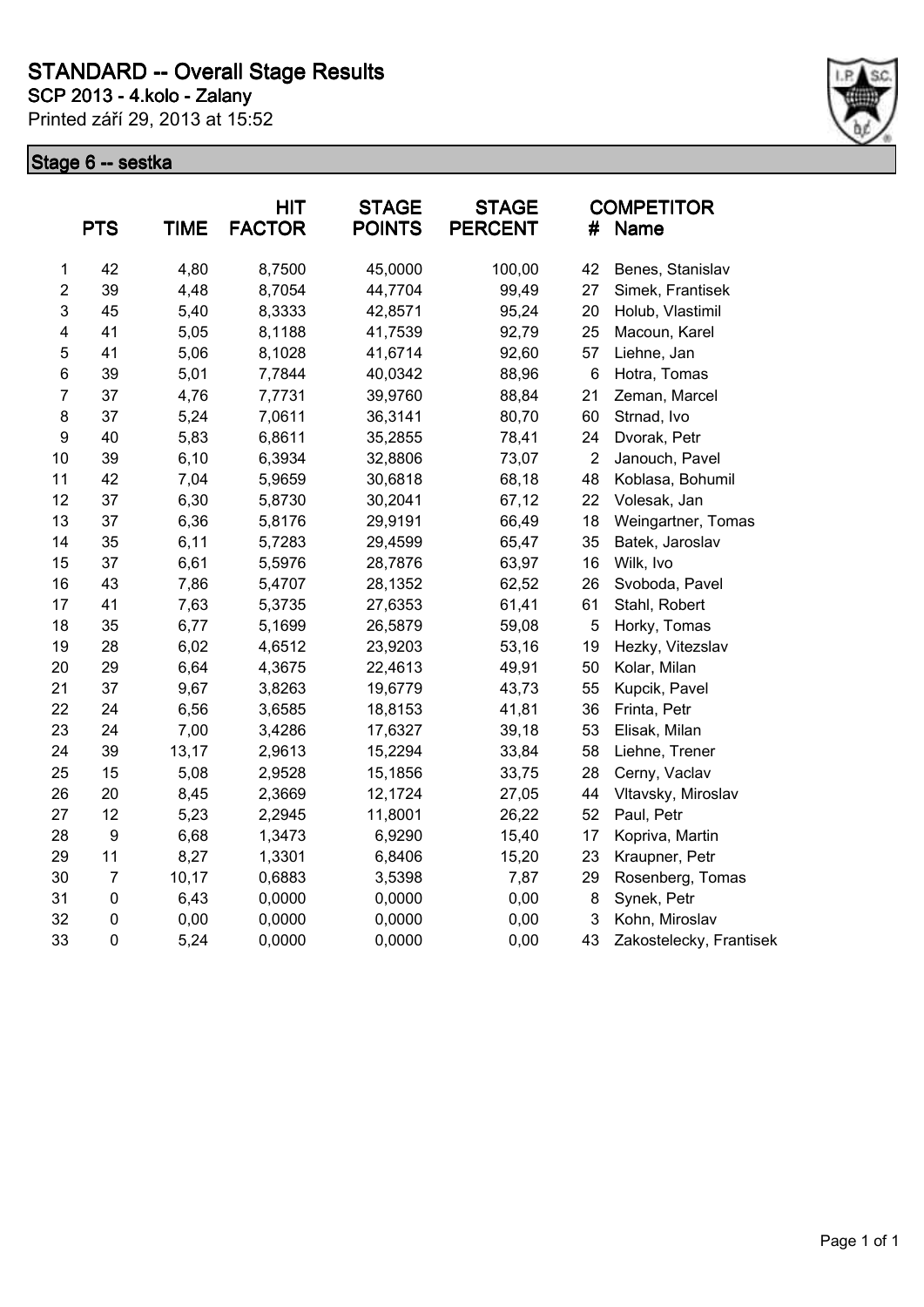**SCP 2013 - 4.kolo - Zalany**

Printed září 29, 2013 at 15:52



|                | <b>PTS</b> | <b>TIME</b> | <b>HIT</b><br><b>FACTOR</b> | <b>STAGE</b><br><b>POINTS</b> | <b>STAGE</b><br><b>PERCENT</b> | #              | <b>COMPETITOR</b><br>Name |
|----------------|------------|-------------|-----------------------------|-------------------------------|--------------------------------|----------------|---------------------------|
| 1              | 39         | 4,93        | 7,9108                      | 45,0000                       | 100,00                         | 59             | Liehne, Zdenek            |
| $\overline{c}$ | 37         | 4,70        | 7,8723                      | 44,7815                       | 99,51                          | 10             | Doubrava, Jan             |
| 3              | 39         | 5,06        | 7,7075                      | 43,8439                       | 97,43                          | 4              | Hakala, Jiri              |
| 4              | 41         | 5,42        | 7,5646                      | 43,0308                       | 95,62                          | 54             | Zapletal, Miroslav        |
| 5              | 41         | 5,61        | 7,3084                      | 41,5734                       | 92,39                          | 45             | Chrastny, Martin          |
| 6              | 43         | 6,05        | 7,1074                      | 40,4304                       | 89,85                          | 39             | Feix, Radim               |
| $\overline{7}$ | 35         | 4,97        | 7,0423                      | 40,0596                       | 89,02                          | 40             | Marx, Jakub               |
| 8              | 43         | 6,23        | 6,9021                      | 39,2623                       | 87,25                          | $\overline{7}$ | Valasik, Petr             |
| 9              | 41         | 6,41        | 6,3963                      | 36,3849                       | 80,86                          | 63             | Sedy, Roman               |
| 10             | 41         | 6,45        | 6,3566                      | 36,1592                       | 80,35                          | 62             | Manolevski, Michael       |
| 11             | 39         | 6,20        | 6,2903                      | 35,7823                       | 79,52                          | 34             | Bindik, Frantisek         |
| 12             | 41         | 6,68        | 6,1377                      | 34,9142                       | 77,59                          | 15             | Soucek, Jan               |
| 13             | 43         | 7,05        | 6,0993                      | 34,6956                       | 77,10                          | 31             | Bahensky, Michael         |
| 14             | 41         | 6,82        | 6,0117                      | 34,1975                       | 75,99                          | 32             | Blaha, Petr               |
| 15             | 39         | 6,69        | 5,8296                      | 33,1614                       | 73,69                          | 67             | Körner, Stanislav         |
| 16             | 33         | 5,77        | 5,7192                      | 32,5337                       | 72,30                          | 51             | Svoboda, Petr             |
| 17             | 39         | 7,05        | 5,5319                      | 31,4681                       | 69,93                          | 38             | Stastny, Petr             |
| 18             | 39         | 7,12        | 5,4775                      | 31,1587                       | 69,24                          | 46             | Kysela, Milos             |
| 19             | 33         | 6,06        | 5,4455                      | 30,9768                       | 68,84                          | 65             | Jires, Pavel              |
| 20             | 45         | 9,96        | 4,5181                      | 25,7009                       | 57,11                          | 64             | Stysova, Aneta            |
| 21             | 26         | 5,91        | 4,3993                      | 25,0254                       | 55,61                          | 71             | Sykora, Petr              |
| 22             | 26         | 6,31        | 4,1204                      | 23,4390                       | 52,09                          | 13             | Horky, Pavel              |
| 23             | 24         | 6,06        | 3,9604                      | 22,5286                       | 50,06                          | 30             | Koucky, Vladimir          |
| 24             | 26         | 9,80        | 2,6531                      | 15,0918                       | 33,54                          | 37             | Censky, Tomas             |
| 25             | 24         | 9,57        | 2,5078                      | 14,2657                       | 31,70                          | 66             | Jires, Jakub              |
| 26             | 11         | 4,95        | 2,2222                      | 12,6410                       | 28,09                          | 33             | Maska, Richard            |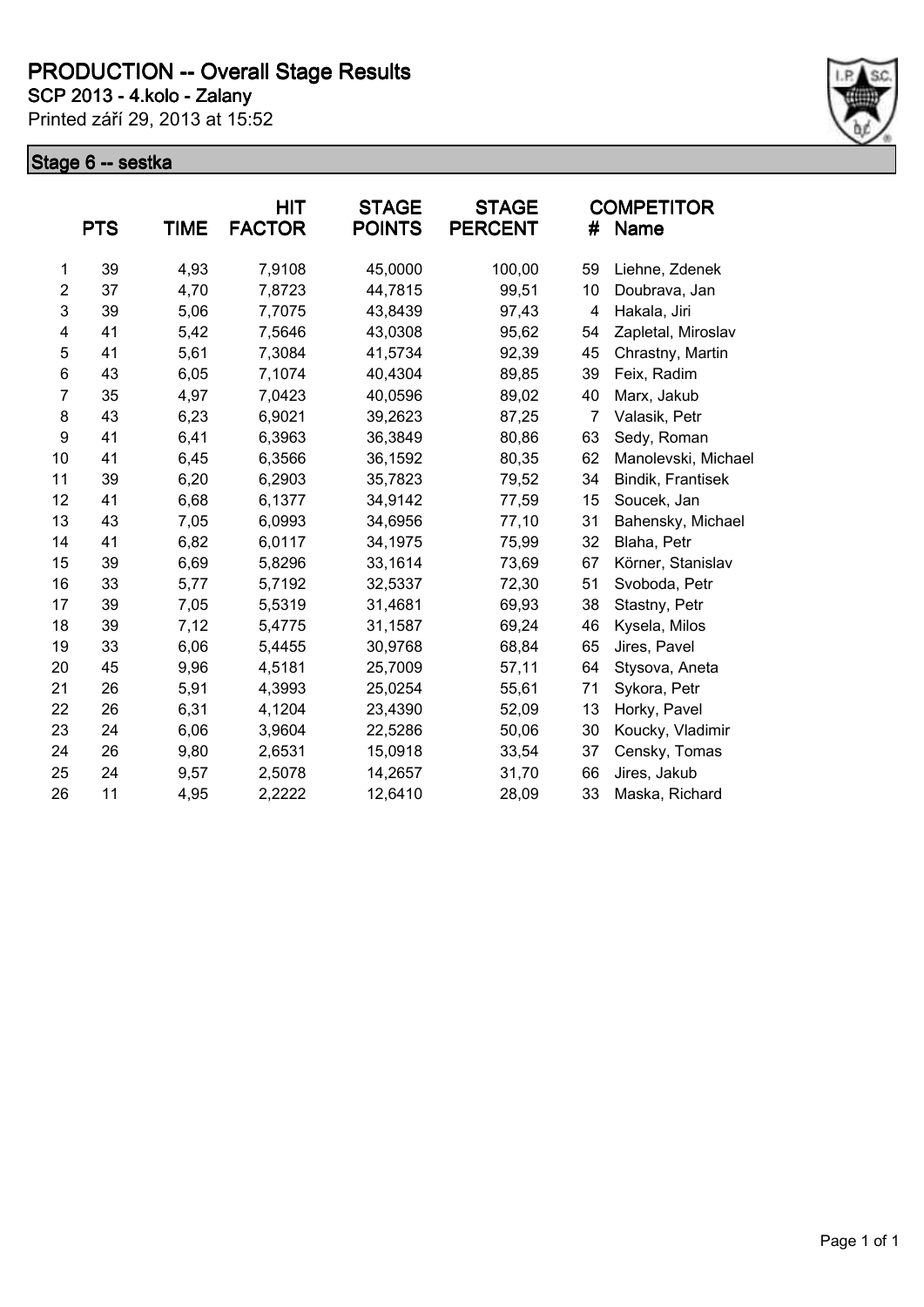

|   | <b>PTS</b> | TIME  | <b>HIT</b><br><b>FACTOR</b> | <b>STAGE</b><br><b>POINTS</b> | <b>STAGE</b><br><b>PERCENT</b> | #  | <b>COMPETITOR</b><br><b>Name</b> |
|---|------------|-------|-----------------------------|-------------------------------|--------------------------------|----|----------------------------------|
|   | 42         | 9.47  | 4,4351                      | 45,0000                       | 100,00                         |    | Barta, Ondrej                    |
| 2 | 39         | 9,47  | 4,1183                      | 41,7857                       | 92,86                          | 47 | Safranek, Lumir                  |
| 3 | 42         | 11,01 | 3,8147                      | 38,7057                       | 86,01                          | 49 | Potuckova, Ludmila               |
| 4 | 40         | 11,01 | 3,6331                      | 36,8626                       | 81,92                          | 14 | Rossl, Karel                     |
| 5 | 43         | 13,46 | 3,1947                      | 32,4143                       | 72,03                          | 70 | Prepletany, Jan                  |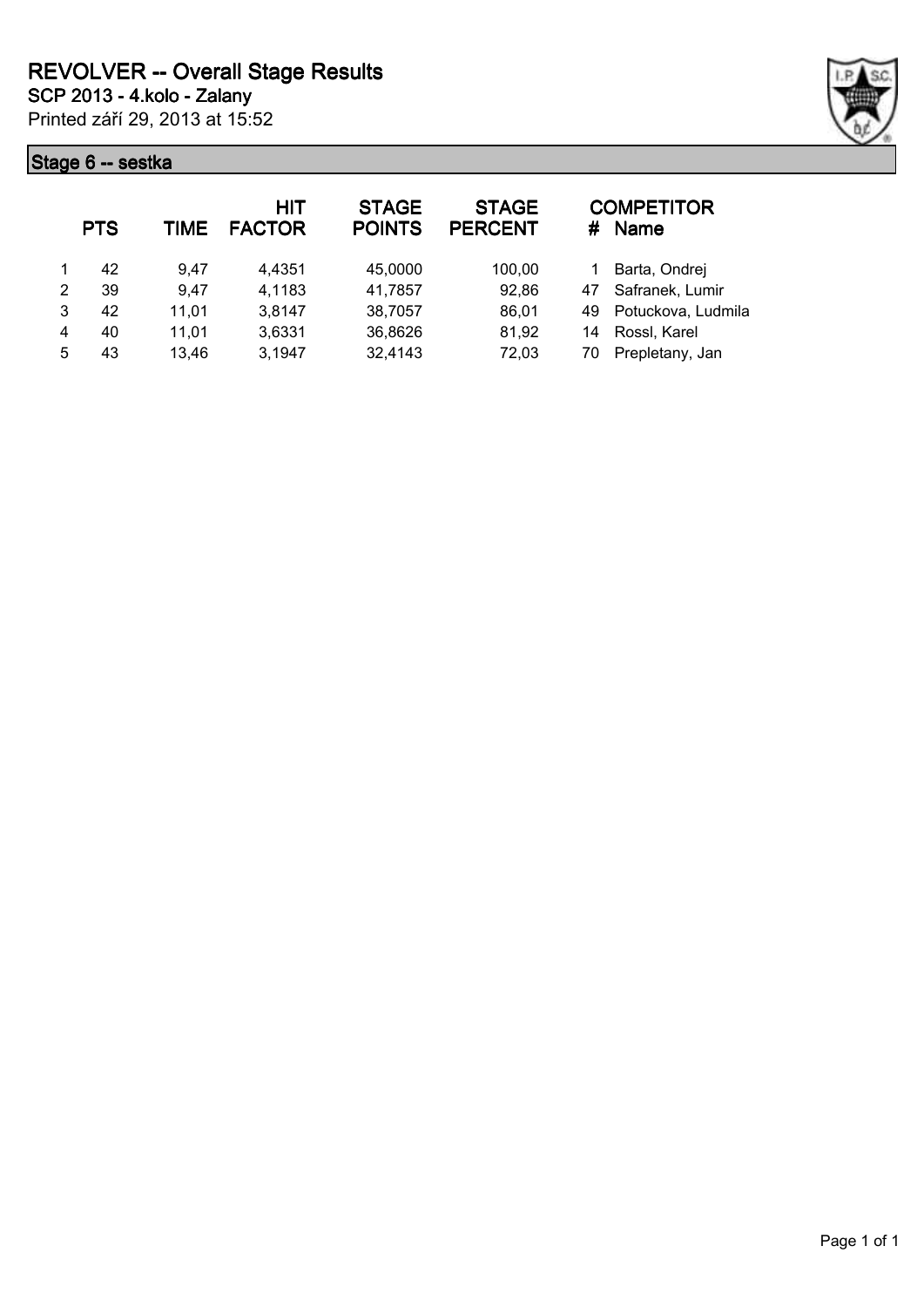

|   | <b>PTS</b> | TIME  | <b>HIT</b><br><b>FACTOR</b> | <b>STAGE</b><br><b>POINTS</b> | <b>STAGE</b><br><b>PERCENT</b> | #               | <b>COMPETITOR</b><br><b>Name</b> |
|---|------------|-------|-----------------------------|-------------------------------|--------------------------------|-----------------|----------------------------------|
|   | 95         | 11.97 | 7,9365                      | 100,0000                      | 100,00                         | 11              | Rataj, Jan                       |
| 2 | 96         | 13,85 | 6,9314                      | 87,3357                       | 87,34                          | 69              | Sorer, Jiri                      |
| 3 | 91         | 13,23 | 6,8783                      | 86,6667                       | 86,67                          | 12 <sup>°</sup> | Votocek, Milos                   |
| 4 | 94         | 18,43 | 5,1004                      | 64,2648                       | 64,26                          | 56              | Vohnout, Martin                  |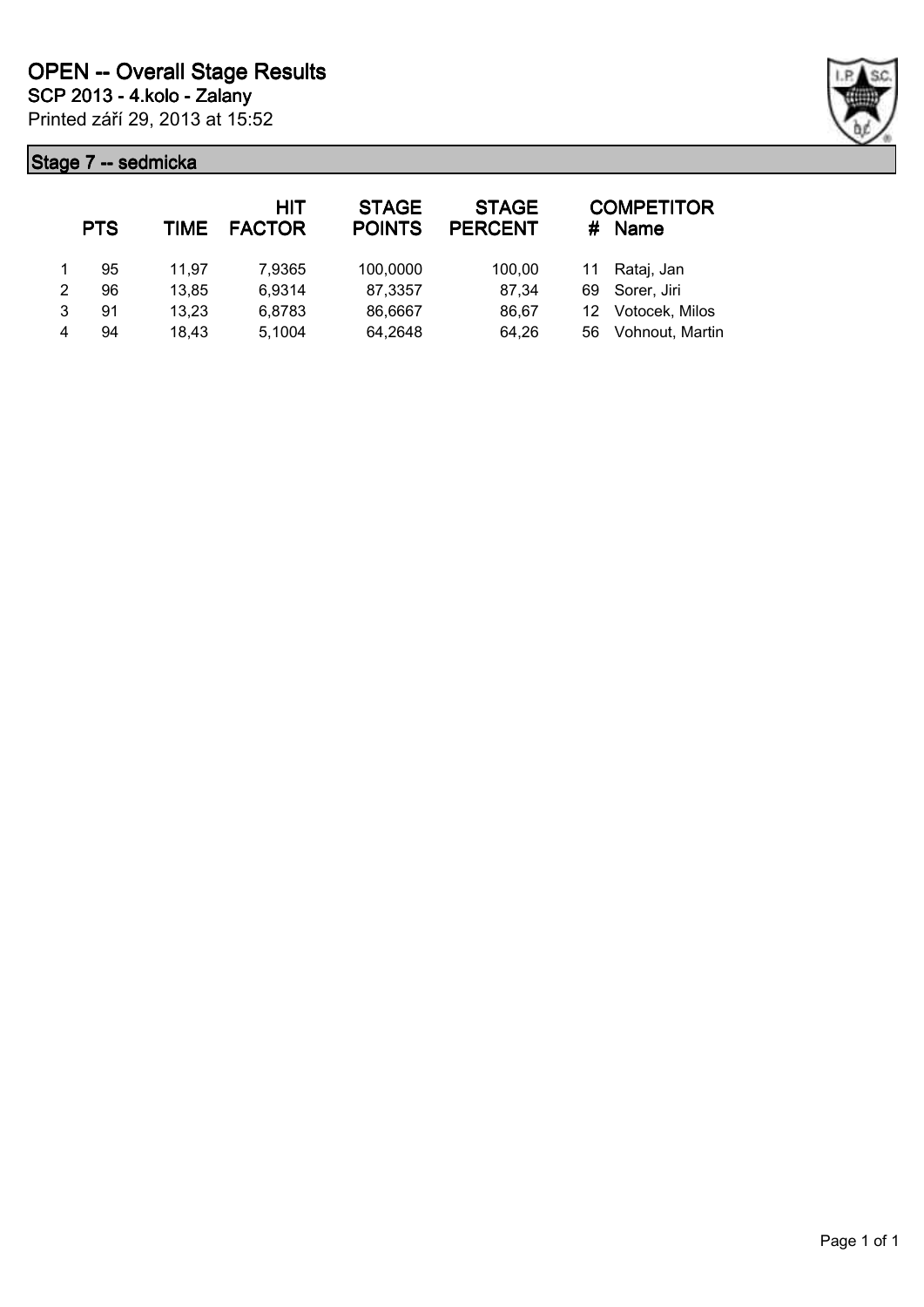Printed září 29, 2013 at 15:52 **SCP 2013 - 4.kolo - Zalany**



|                | <b>PTS</b> | <b>TIME</b> | <b>HIT</b><br><b>FACTOR</b> | <b>STAGE</b><br><b>POINTS</b> | <b>STAGE</b><br><b>PERCENT</b> | #              | <b>COMPETITOR</b><br>Name |
|----------------|------------|-------------|-----------------------------|-------------------------------|--------------------------------|----------------|---------------------------|
| 1              | 97         | 12,49       | 7,7662                      | 100,0000                      | 100,00                         | 24             | Dvorak, Petr              |
| $\overline{c}$ | 84         | 10,99       | 7,6433                      | 98,4175                       | 98,42                          | 57             | Liehne, Jan               |
| $\mathsf 3$    | 92         | 12,42       | 7,4074                      | 95,3799                       | 95,38                          | 48             | Koblasa, Bohumil          |
| 4              | 88         | 11,89       | 7,4012                      | 95,2997                       | 95,30                          | 25             | Macoun, Karel             |
| 5              | 92         | 13,38       | 6,8759                      | 88,5365                       | 88,54                          | 20             | Holub, Vlastimil          |
| 6              | 89         | 13,11       | 6,7887                      | 87,4134                       | 87,41                          | 42             | Benes, Stanislav          |
| $\overline{7}$ | 92         | 13,58       | 6,7747                      | 87,2326                       | 87,23                          | 16             | Wilk, Ivo                 |
| 8              | 86         | 12,79       | 6,7240                      | 86,5802                       | 86,58                          | 27             | Simek, Frantisek          |
| 9              | 82         | 12,26       | 6,6884                      | 86,1220                       | 86,12                          | 50             | Kolar, Milan              |
| 10             | 90         | 13,64       | 6,5982                      | 84,9608                       | 84,96                          | 43             | Zakostelecky, Frantisek   |
| 11             | 90         | 13,77       | 6,5359                      | 84,1587                       | 84,16                          | 17             | Kopriva, Martin           |
| 12             | 94         | 14,55       | 6,4605                      | 83,1870                       | 83,19                          | 18             | Weingartner, Tomas        |
| 13             | 82         | 12,86       | 6,3764                      | 82,1039                       | 82,10                          | 21             | Zeman, Marcel             |
| 14             | 98         | 15,92       | 6,1558                      | 79,2636                       | 79,26                          | 22             | Volesak, Jan              |
| 15             | 91         | 14,83       | 6,1362                      | 79,0116                       | 79,01                          | 28             | Cerny, Vaclav             |
| 16             | 72         | 11,95       | 6,0251                      | 77,5810                       | 77,58                          | 6              | Hotra, Tomas              |
| 17             | 77         | 12,78       | 6,0250                      | 77,5801                       | 77,58                          | 19             | Hezky, Vitezslav          |
| 18             | 86         | 14,48       | 5,9392                      | 76,4752                       | 76,48                          | 26             | Svoboda, Pavel            |
| 19             | 86         | 14,62       | 5,8824                      | 75,7429                       | 75,74                          | 60             | Strnad, Ivo               |
| 20             | 84         | 14,79       | 5,6795                      | 73,1311                       | 73,13                          | 35             | Batek, Jaroslav           |
| 21             | 95         | 16,77       | 5,6649                      | 72,9426                       | 72,94                          | 61             | Stahl, Robert             |
| 22             | 94         | 16,98       | 5,5359                      | 71,2822                       | 71,28                          | 58             | Liehne, Trener            |
| 23             | 94         | 17,52       | 5,3653                      | 69,0851                       | 69,09                          | 29             | Rosenberg, Tomas          |
| 24             | 88         | 16,49       | 5,3366                      | 68,7152                       | 68,72                          | 36             | Frinta, Petr              |
| 25             | 86         | 17,35       | 4,9568                      | 63,8248                       | 63,82                          | 23             | Kraupner, Petr            |
| 26             | 85         | 17,89       | 4,7513                      | 61,1786                       | 61,18                          | $\overline{2}$ | Janouch, Pavel            |
| 27             | 75         | 15,86       | 4,7289                      | 60,8904                       | 60,89                          | 53             | Elisak, Milan             |
| 28             | 68         | 14,58       | 4,6639                      | 60,0540                       | 60,05                          | 52             | Paul, Petr                |
| 29             | 78         | 17,72       | 4,4018                      | 56,6789                       | 56,68                          | 5              | Horky, Tomas              |
| 30             | 88         | 22,14       | 3,9747                      | 51,1795                       | 51,18                          | 55             | Kupcik, Pavel             |
| 31             | 57         | 14,78       | 3,8566                      | 49,6582                       | 49,66                          | 44             | Vltavsky, Miroslav        |
| 32             | $\pmb{0}$  | 0,00        | 0,0000                      | 0,0000                        | 0,00                           | 3              | Kohn, Miroslav            |
| 33             | $\pmb{0}$  | 18,26       | 0,0000                      | 0,0000                        | 0,00                           | 8              | Synek, Petr               |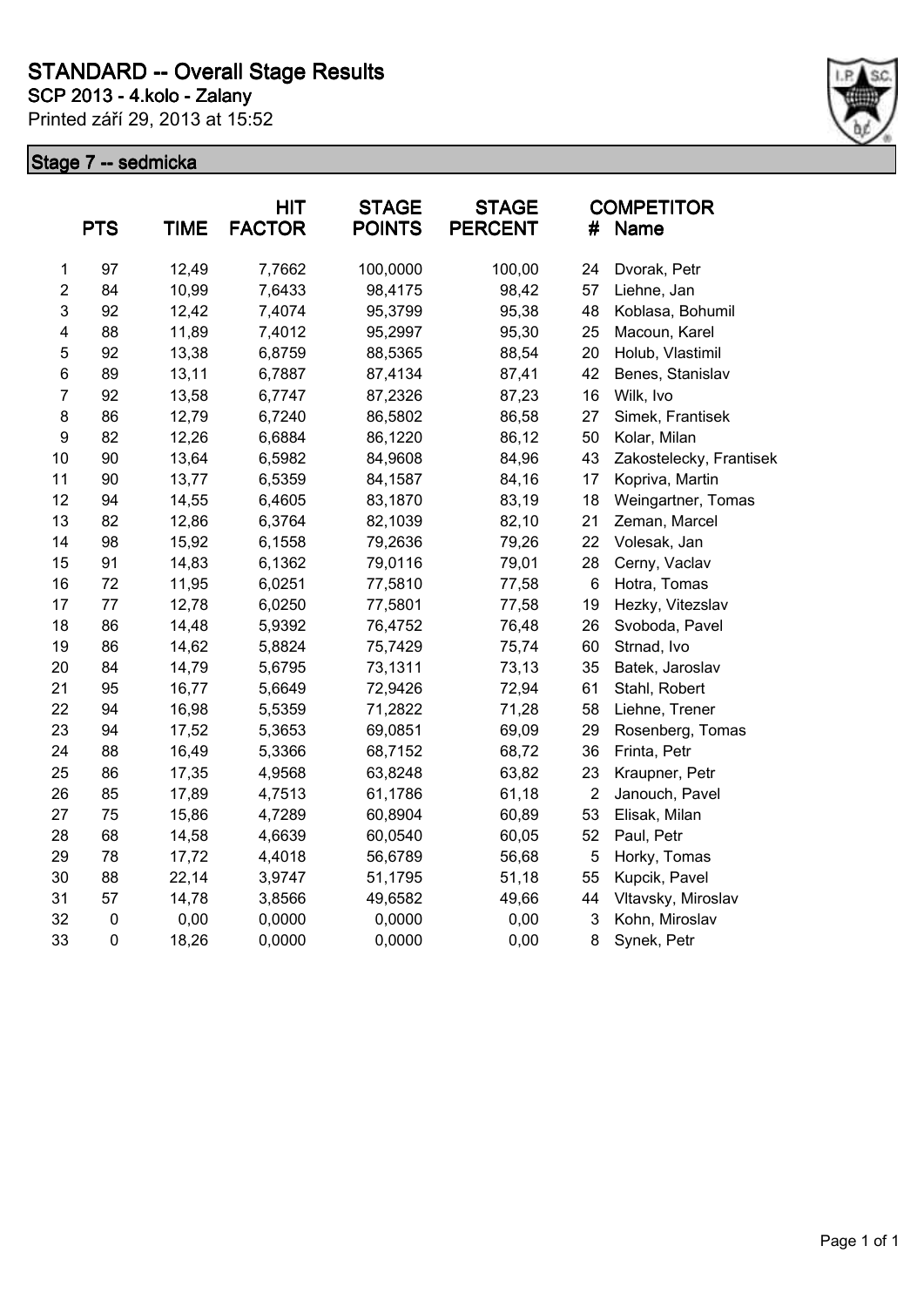**SCP 2013 - 4.kolo - Zalany**

Printed září 29, 2013 at 15:52



|                | <b>PTS</b> | TIME  | <b>HIT</b><br><b>FACTOR</b> | <b>STAGE</b><br><b>POINTS</b> | <b>STAGE</b><br><b>PERCENT</b> | #  | <b>COMPETITOR</b><br>Name |
|----------------|------------|-------|-----------------------------|-------------------------------|--------------------------------|----|---------------------------|
| 1              | 90         | 10,18 | 8,8409                      | 100,0000                      | 100,00                         | 59 | Liehne, Zdenek            |
| $\overline{c}$ | 94         | 10,84 | 8,6716                      | 98,0853                       | 98,09                          | 54 | Zapletal, Miroslav        |
| 3              | 86         | 10,96 | 7,8467                      | 88,7551                       | 88,76                          | 4  | Hakala, Jiri              |
| 4              | 92         | 12,28 | 7,4919                      | 84,7412                       | 84,74                          | 62 | Manolevski, Michael       |
| 5              | 88         | 11,86 | 7,4199                      | 83,9273                       | 83,93                          | 40 | Marx, Jakub               |
| 6              | 94         | 12,89 | 7,2925                      | 82,4860                       | 82,49                          | 32 | Blaha, Petr               |
| $\overline{7}$ | 92         | 12,67 | 7,2612                      | 82,1328                       | 82,13                          | 63 | Sedy, Roman               |
| 8              | 82         | 11,40 | 7,1930                      | 81,3606                       | 81,36                          | 34 | Bindik, Frantisek         |
| 9              | 90         | 13,46 | 6,6865                      | 75,6315                       | 75,63                          | 51 | Svoboda, Petr             |
| 10             | 96         | 14,93 | 6,4300                      | 72,7305                       | 72,73                          | 31 | Bahensky, Michael         |
| 11             | 90         | 14,28 | 6,3025                      | 71,2885                       | 71,29                          | 39 | Feix, Radim               |
| 12             | 94         | 15,33 | 6,1318                      | 69,3571                       | 69,36                          | 67 | Körner, Stanislav         |
| 13             | 92         | 15,12 | 6,0847                      | 68,8242                       | 68,82                          | 45 | Chrastny, Martin          |
| 14             | 82         | 13,93 | 5,8866                      | 66,5837                       | 66,58                          | 46 | Kysela, Milos             |
| 15             | 82         | 13,94 | 5,8824                      | 66,5359                       | 66,54                          | 65 | Jires, Pavel              |
| 16             | 73         | 12,68 | 5,7571                      | 65,1192                       | 65,12                          | 33 | Maska, Richard            |
| 17             | 90         | 15,81 | 5,6926                      | 64,3896                       | 64,39                          | 15 | Soucek, Jan               |
| 18             | 90         | 15,86 | 5,6747                      | 64,1866                       | 64,19                          | 66 | Jires, Jakub              |
| 19             | 88         | 16,08 | 5,4726                      | 61,9016                       | 61,90                          | 38 | Stastny, Petr             |
| 20             | 86         | 15,90 | 5,4088                      | 61,1796                       | 61,18                          | 7  | Valasik, Petr             |
| 21             | 82         | 16,02 | 5,1186                      | 57,8971                       | 57,90                          | 30 | Koucky, Vladimir          |
| 22             | 84         | 16,50 | 5,0909                      | 57,5838                       | 57,58                          | 13 | Horky, Pavel              |
| 23             | 71         | 14,55 | 4,8797                      | 55,1951                       | 55,20                          | 10 | Doubrava, Jan             |
| 24             | 86         | 19,07 | 4,5097                      | 51,0097                       | 51,01                          | 64 | Stysova, Aneta            |
| 25             | 78         | 18,14 | 4,2999                      | 48,6365                       | 48,64                          | 37 | Censky, Tomas             |
| 26             | 58         | 13,70 | 4,2336                      | 47,8865                       | 47,89                          | 71 | Sykora, Petr              |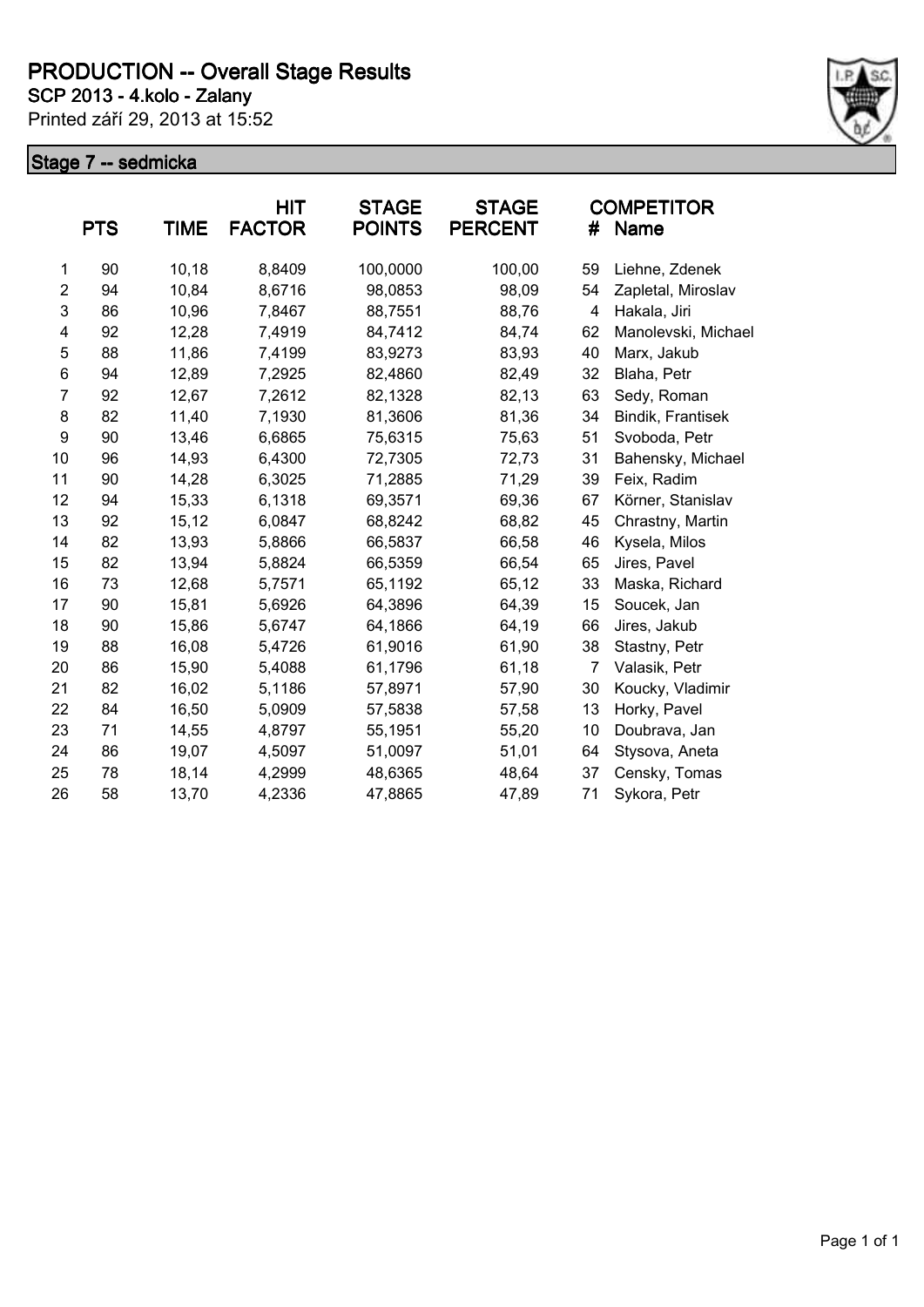

|   | <b>PTS</b> | TIME  | <b>HIT</b><br><b>FACTOR</b> | <b>STAGE</b><br><b>POINTS</b> | <b>STAGE</b><br><b>PERCENT</b> | #  | <b>COMPETITOR</b><br><b>Name</b> |
|---|------------|-------|-----------------------------|-------------------------------|--------------------------------|----|----------------------------------|
|   | 95         | 19,15 | 4,9608                      | 100,0000                      | 100,00                         |    | Barta, Ondrej                    |
| 2 | 94         | 19,48 | 4,8255                      | 97,2712                       | 97,27                          | 14 | Rossl, Karel                     |
| 3 | 88         | 19,66 | 4,4761                      | 90,2286                       | 90,23                          | 47 | Safranek, Lumir                  |
| 4 | 98         | 22,53 | 4,3498                      | 87,6819                       | 87,68                          | 49 | Potuckova, Ludmila               |
| 5 | 96         | 23,61 | 4,0661                      | 81,9635                       | 81,96                          | 70 | Prepletany, Jan                  |